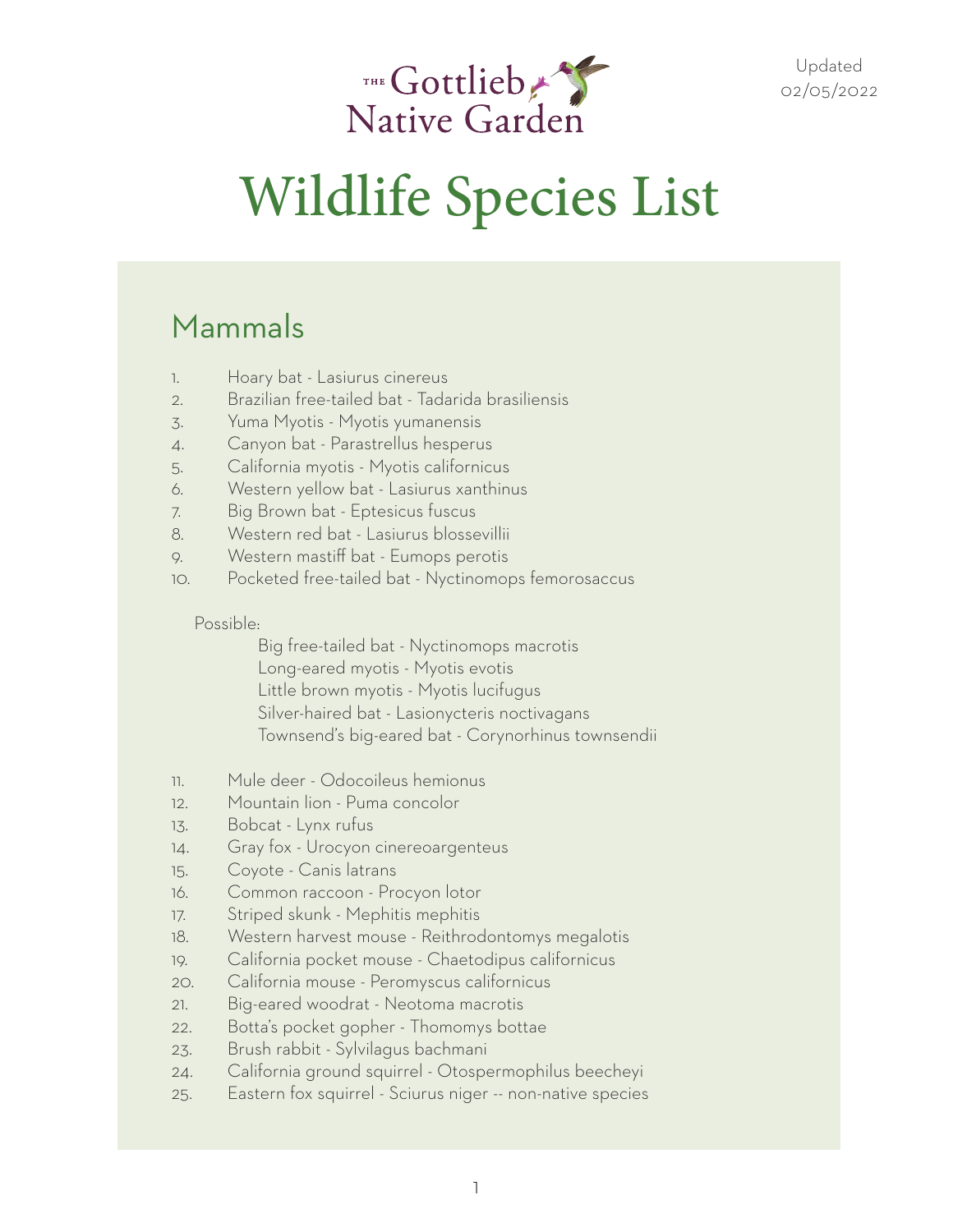

26. Virginia opossum - Didelphis virginiana -- non-native species

#### Reptiles and Amphibians

- 1. San Diego Gophersnake Pituophis catenifer annectens
- 2. California Striped Racer Coluber lateralis lateralis
- 3. San Bernardino Ring-necked Snake Diadophis punctatus modestus
- 4. Western Black-headed Snake Tantilla planiceps
- 5. Southern Pacific Rattlesnake Crotalus oreganus helleri
- 6. Great Basin Fence Lizard Sceloporus occidentalis longipes
- 7. San Diego Alligator Lizard Elgaria multicarinata webbii
- 8. Skilton's Skink Plestiodon skiltonianus skiltonianus
- 9. Baja California Treefrog Pseudacris hypochondriaca hypochondriaca
- 10. Black-bellied Slender Salamander Batrachoseps nigriventris

#### Birds

- 1. Wood Duck
- 2. Mallard
- 3. California Quail –– confirmed breeding
- 4. Double-crested Cormorant
- 5. Great Blue Heron
- 6. Great Egret
- 7. Turkey Vulture
- 8. Osprey
- 9. Northern Harrier
- 10. Sharp-shinned Hawk
- 11. Cooper's Hawk
- 12. Red-shouldered Hawk
- 13. Red-tailed Hawk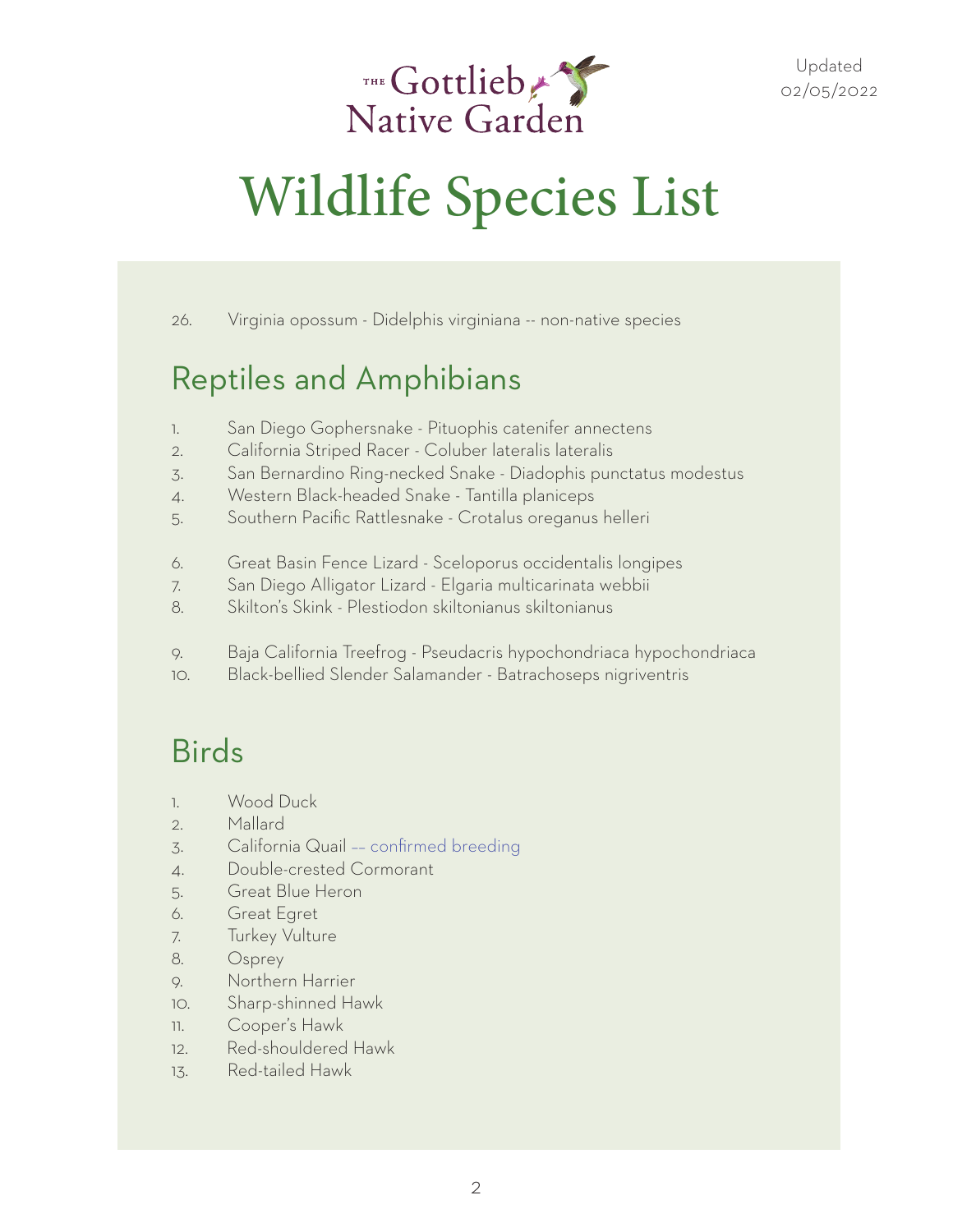

- 14. Killdeer
- 15. Ring-billed Gull
- 16. Western Gull
- 17. California Gull
- 18. Caspian Tern
- 19. Eurasian Collared-Dove non-native
- 20. Rock Pigeon non-native
- 21. Band-tailed Pigeon
- 22. Mourning Dove
- 23. Barn Owl
- 24. Western Screech-Owl
- 25. Great Horned Owl –– confirmed breeding
- 26. Common Poorwill
- 27. White-throated Swift
- 28. Black-chinned Hummingbird
- 29. Anna's Hummingbird
- 30. Rufous Hummingbird
- 31. Allen's Hummingbird
- 32. Costa's Hummingbird
- 33. Calliope Hummingbird
- 34. Acorn Woodpecker
- 35. Red-breasted Sapsucker
- 36. Nuttall's Woodpecker –– confirmed breeding
- 37. Northern (Red-shafted) Flicker
- 38. Northern (Yellow-shafted) Flicker
- 39. American Kestrel
- 40. Merlin
- 41. Peregrine Falcon
- 42. Yellow-chevroned Parakeet -- non-native
- 43. Nanday Parakeet -- non-native
- 44. Pacific-slope Flycatcher
- 45. Black Phoebe
- 46. Ash-throated Flycatcher
- 47. Cassin's Kingbird
- 48. Western Kingbird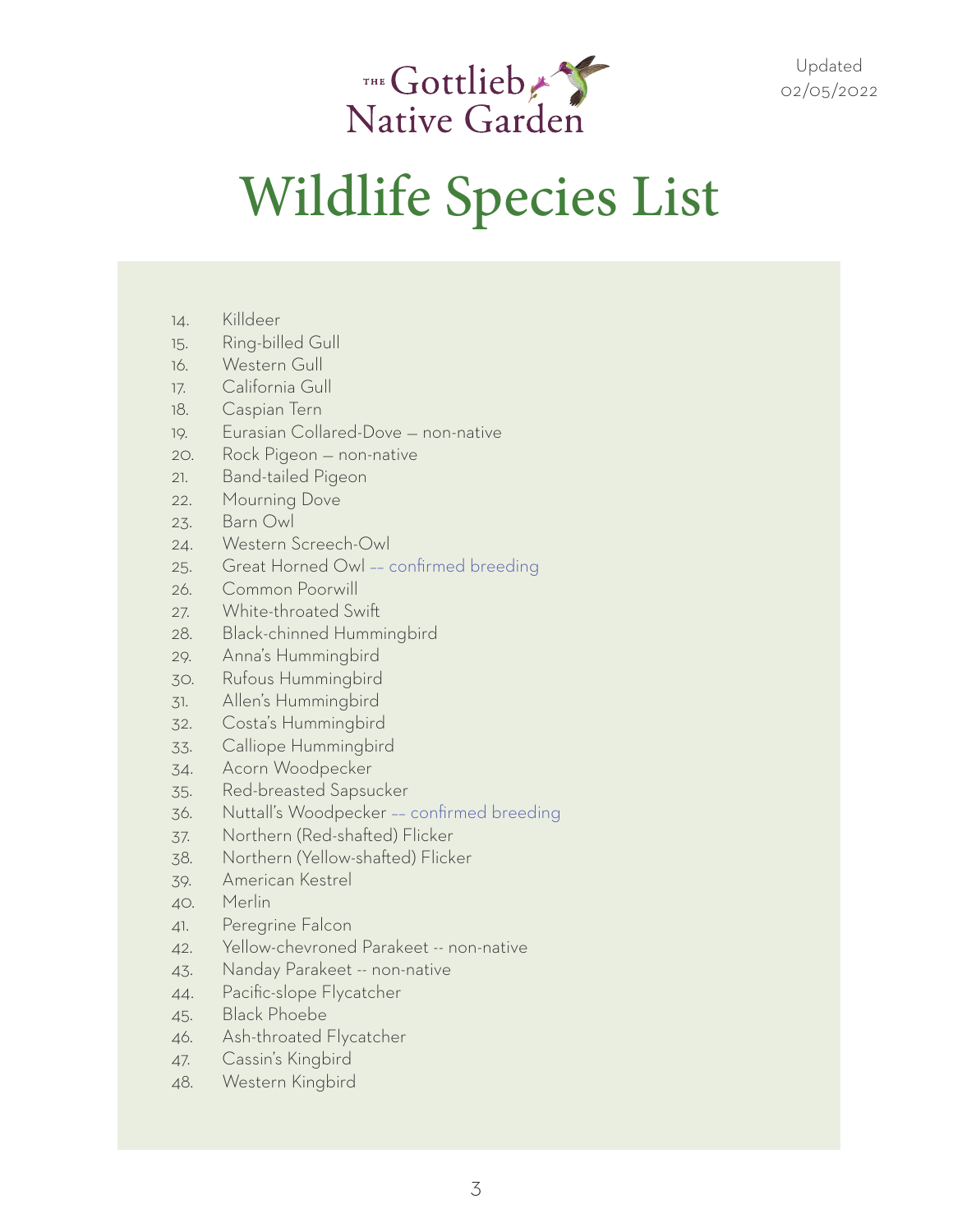

- 49. Cassin's Vireo
- 50. Warbling Vireo
- 51. Hutton's Vireo
- 52. California Scrub-Jay –– confirmed breeding
- 53. American Crow
- 54. Common Raven
- 55. Northern Rough-winged Swallow
- 56. Violet-green Swallow
- 57. Barn Swallow
- 58. Cliff Swallow
- 59. Oak Titmouse –– confirmed breeding
- 60. Red-whiskered Bulbul non-native
- 61. Mountain Chickadee
- 62. Bushtit –– confirmed breeding
- 63. Red-breasted Nuthatch
- 64. White-breasted Nuthatch
- 65. Canyon Wren
- 66. House Wren –– confirmed breeding
- 67. Bewick's Wren –– confirmed breeding
- 68. Ruby-crowned Kinglet
- 69. Wrentit –– confirmed breeding
- 70. Western Bluebird
- 71. Townsend's Solitaire
- 72. Swainson's Thrush
- 73. Hermit Thrush
- 74. American Robin
- 75. California Thrasher
- 76. Northern Mockingbird –– confirmed breeding
- 77. Cedar Waxwing
- 78. Phainopepla –– confirmed breeding
- 79. Orange-crowned Warbler
- 80. MacGillivray's Warbler
- 81. Common Yellowthroat
- 82. Yellow Warbler
- 83. Chestnut-sided Warbler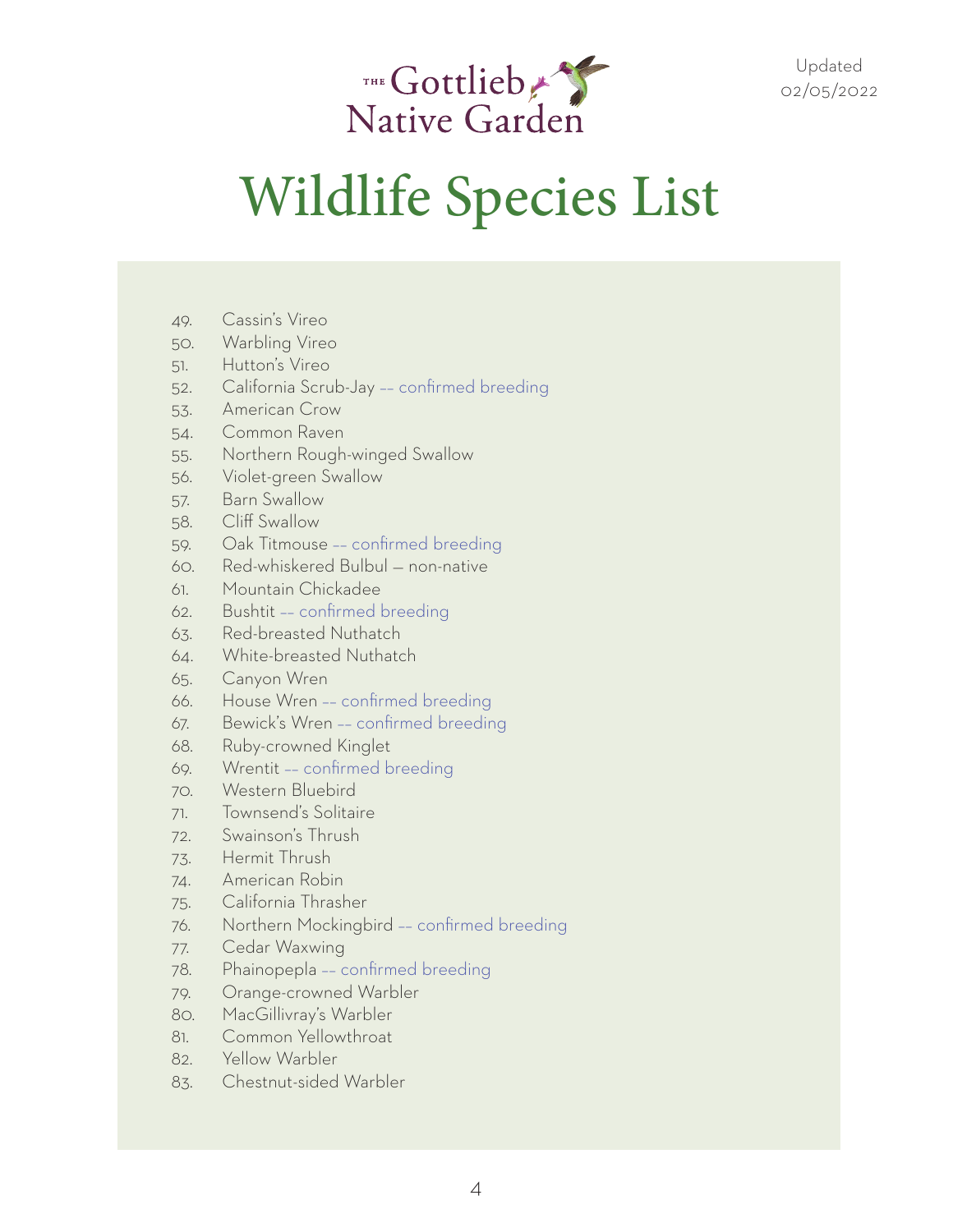

- 84. Nashville Warbler
- 85. Yellow-rumped Warbler (Myrtle)
- 86. Yellow-rumped Warbler (Audubon's)
- 87. Townsend's Warbler
- 88. Hermit Warbler
- 89. Black-throated Gray Warbler
- 90. Wilson's Warbler
- 91. Spotted Towhee –– confirmed breeding
- 92. California Towhee –– confirmed breeding
- 93. Fox Sparrow
- 94. Song Sparrow –– confirmed breeding
- 95. Lincoln's Sparrow
- 96. White-crowned Sparrow
- 97. White-throated Sparrow
- 98. Golden-crowned Sparrow
- 99. Dark-eyed Junco (Slate-colored)
- 100. Dark-eyed Junco (Oregon) –– confirmed breeding
- 101. Western Tanager
- 102. Black-headed Grosbeak
- 103. Lazuli Bunting
- 104. Brown-headed Cowbird
- 105. Hooded Oriole
- 106. Bullock's Oriole
- 107. House Finch
- 108. Purple Finch
- 109. Pine Siskin
- 110. Lesser Goldfinch –– confirmed breeding
- 111. American Goldfinch
- 112. Scaly-breasted Munia -- non-native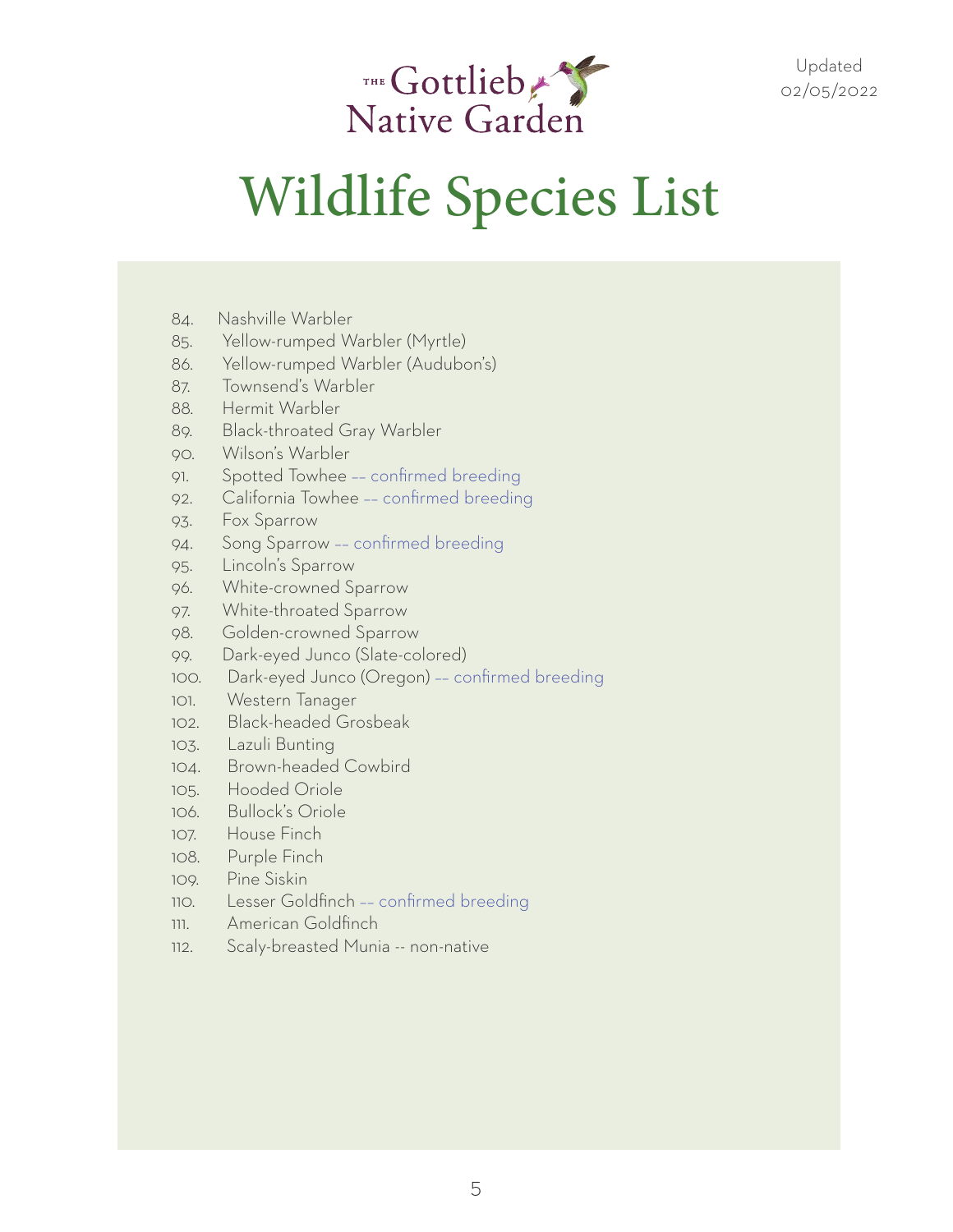

#### Insects

#### Springtails and Two-pronged Bristletails

- 1. Slender springtail Entomobrya atrocincta
- 2. Slender springtail Entomobryidae
- 3. Smooth springtail Isotoma viridis
- 4. Smooth springtail Folsomia sp.
- 5. Springtail Collembola sp.
- 6. Rootfeeding springtail Onychiurus sp.
- 7. Plump springtail Poduromorpha sp.
- 8. Plump springtail Poduromorpha sp.
- 9. Globular springtail Bourletiella juanitae
- 10. Globular springtail Collembolan sp.
- 11. Globular Springtail Ptenothrix maculosa
- 12. Forcepstail Evalljapyx sp.
- 13. Slender entrophs Campodeidae

#### Silverfish

- 1. Typical silverfish Ctenolepisma sp.
- 2. Typical silverfish Allacrotelsa spinulata

#### Dragonflies and Damselflies

- 1. Flame skimmer Libellula saturata
- 2. Neon skimmer Libellula croceipennis
- 3. Blue-eyed darner Rhionaeschna multicolor
- 4. Blue dasher Pachydiplax longipennis
- 5. Variegated meadowhawk Sympetrum corruptum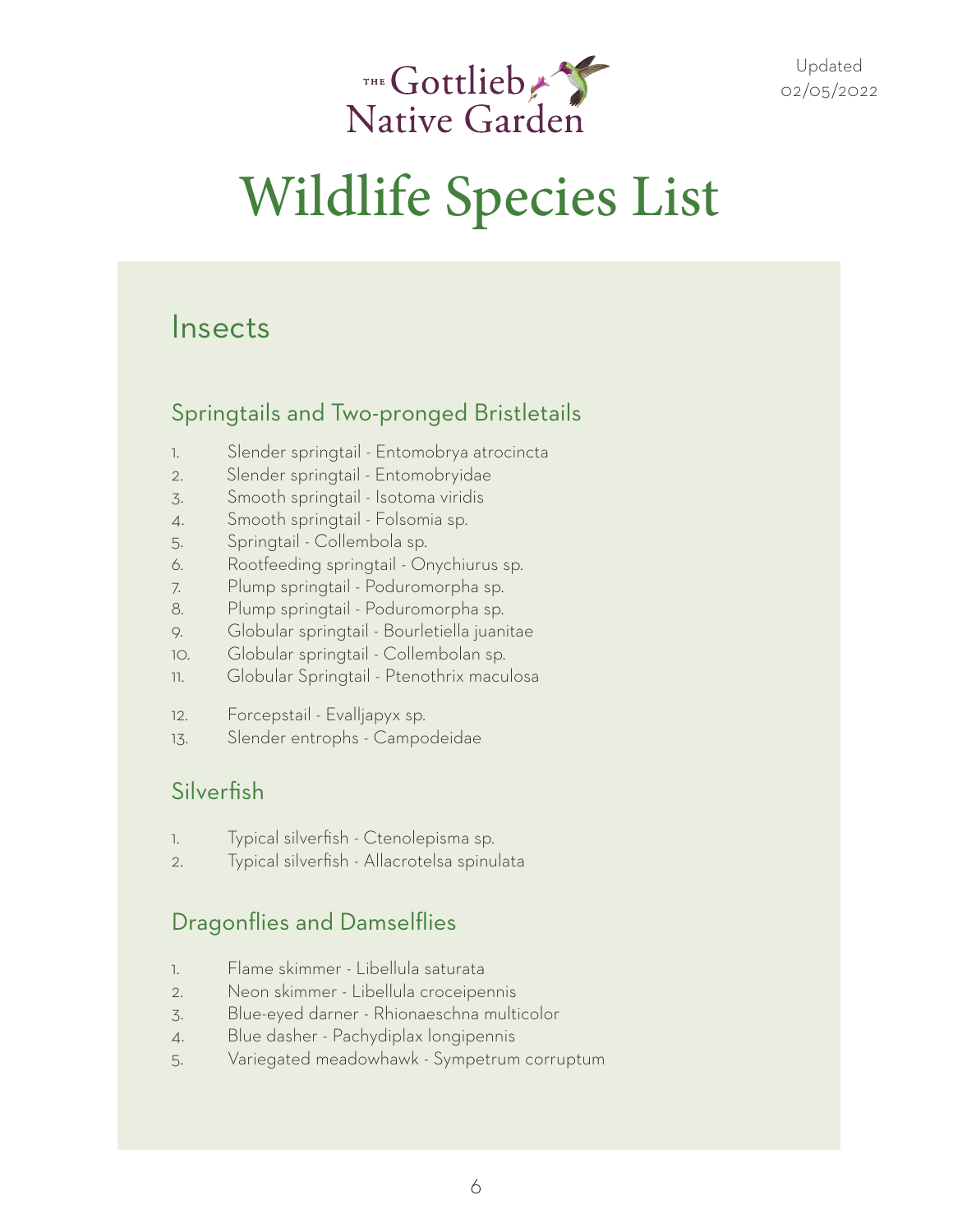

- 6. Pacific forktail Ischnura cervula
- 7. Vivid dancer Argia vivida
- 8. Arroyo bluet Enallagma praevarum
- 9. Spotted spreadwing Lestes congener
- 10. California spreadwing Archilestes californicus

#### Grasshoppers, Crickets and Katydids

- 1. Broad-winged katydid Microcentrum rhombifolium
- 2. Mexican bush katydid Scudderia mexicana
- 3. California anglewing Microcentrum californicum
- 4. Gray bird grasshopper Schistocerca nitens
- 5. Pallid-winged grasshopper Trimerotropis pallidipennis
- 6. Western stutter-trilling cricket Gryllus integer
- 7. Western brush cricket Hoplosphyrum boreale
- 8. California camel cricket Ceuthophilus californianus
- 9. House cricket Acheta domesticus non-native
- 10. Tropical house cricket Gryllodes sigillatus non-native
- 11. Mahogany jerusalem cricket- Ammopelmatus mahogany

#### Walkingsticks

1. Western short-horn walkingstick - Parabacillus hesperus

#### Webspinners

1. Webspinner - Oligotoma sp.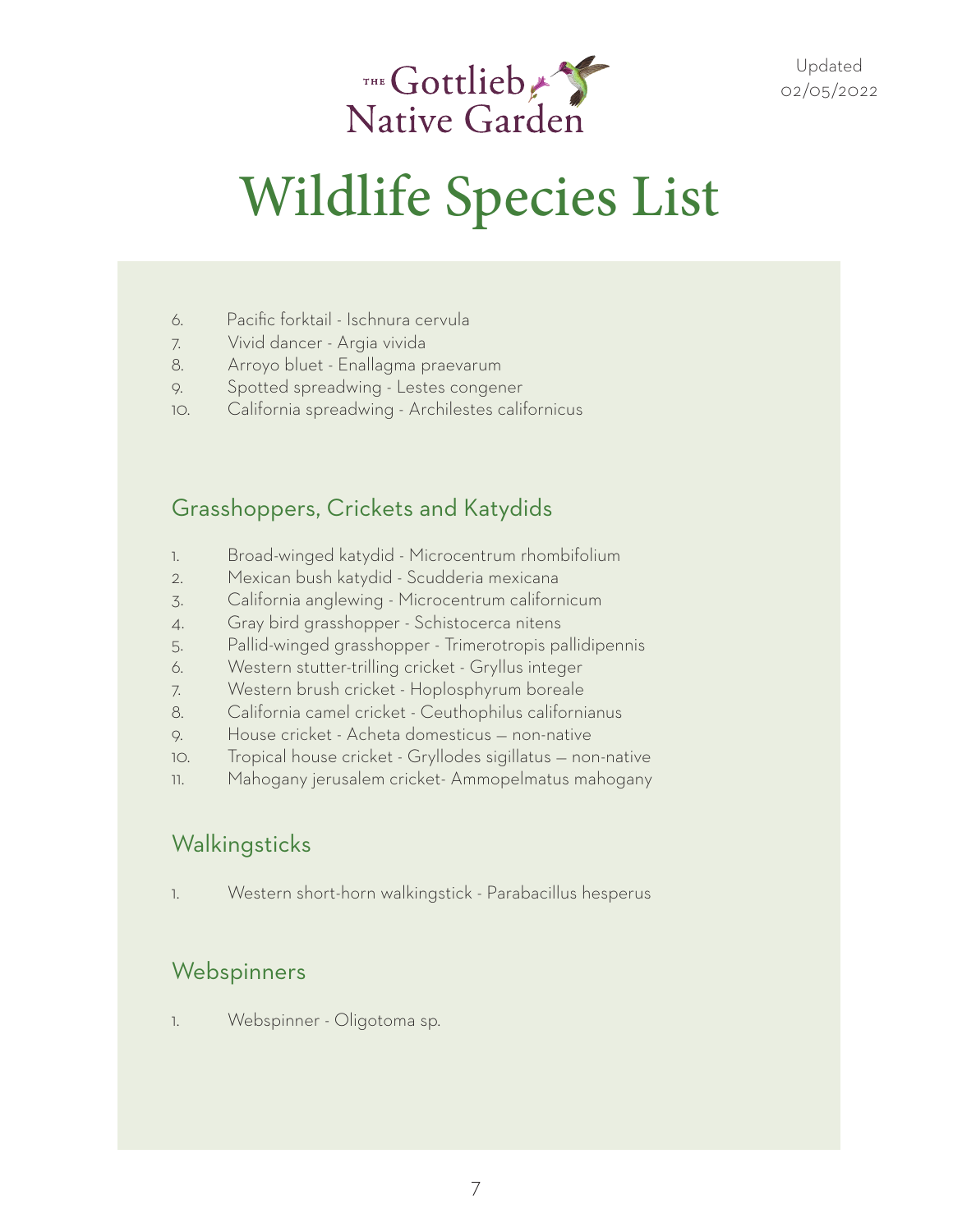

#### Earwigs

- 1. European earwig Forficula auricularia non-native
- 2. Ring-legged earwig Euborellia annulipes non-native

#### **Termites**

- 1. Pacific dampwood termite Zootermopsis angusticollis
- 2. Western subterranean termite Reticulitermes hesperus

#### Mantids

- 1. Arizona mantis Stagmomantis limbata
- 2. California mantis Stagmomantis californica
- 3. Mantis Mantida sp. non-native
- 4. Mantis Mantida sp. non-native

#### **Cockroaches**

- 1. American cockroach Periplaneta americana
- 2. Western wood cockroach Parcoblatta americana

#### True Bugs

- 1. Assassin bug Triatoma protracta
- 2. Harlequin bug Murgantia histrionica
- 3. Lygaeid bug Melacoryphus rubicollis
- 4. Red-shouldered stink bug Thyanta custato
- 5. Western big-eyed bug Geocoris pallens
- 6. Big-eyed bug Geocoris punctipes
- 7. Two-lined burrowing bug Pangaeus bilineatus
- 8. Broken-backed bug Taylorilygus apicalis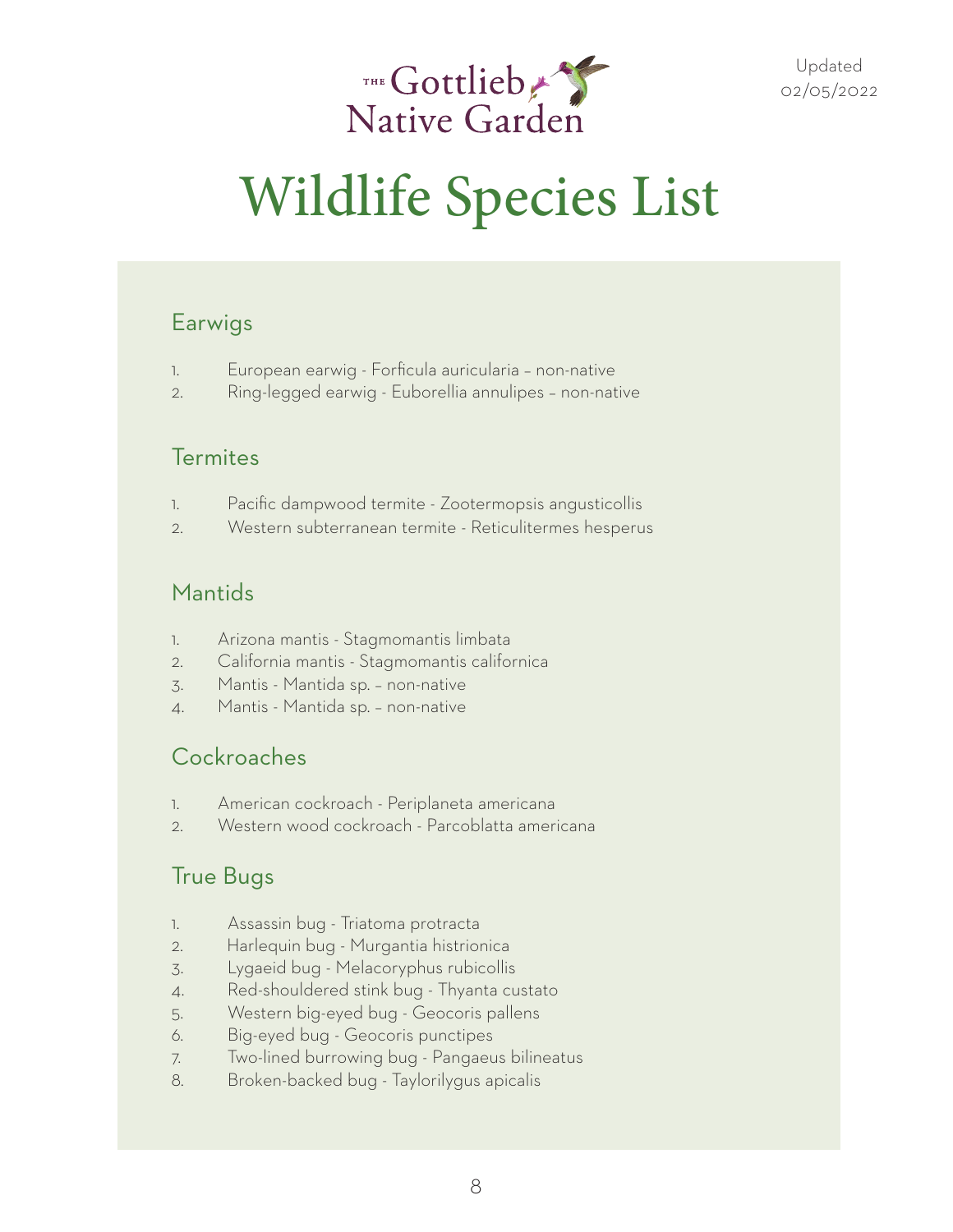

- 9. Torpedo bug Siphanta acuta non-native
- 10. Plant bug Phytocoris sp.
- 11. Plant bug Phytocoris sp..
- 12. Plant Bug Rhinacloa sp.
- 13. Plant bug Parthenicus sp.
- 14. Plant bug Dicyphus sp.
- 15. Plant bug Heteroptera sp.
- 16. Plant bug Rhinacloa callicrates
- 17. Plant bug Coridromius chenopoderis
- 18. Plant bug Phytocoris conspurcatus
- 19. Plant bug Ceratocapsus apicatus
- 20. Plant bug Paraproba hamata
- 21. Plant bug Creontiades rubrinervis
- 22. Plant bug Paraproba hamata
- 23. Western plant bug Rhinacloa forticornis
- 24. California bordered plant bug Largus californicus
- 25. Hyaline grass bug Liorhyssus hyalinus
- 26. Pirate Bug Lasiochilus pallidulus
- 27. Minute pirate bug Orius tristicolor
- 28. Thread-legged bug Empicoris rubromaculatus
- 29. Dirt-colored seed bug Ozophora sp.
- 30. Dirt-colored seed bug Pseudopachybrachius vinctus
- 31. Redcoat seed bug Melanopleurus belfragei
- 32. Dirt-colored seed bug Botocudo modestus
- 33. Dirt-colored seed bug Pseudopamera nitidula
- 34. Seed bug Nysius raphanus
- 35. Charcoal seed bug Melacoryphus lateralis
- 36. Stink bug Mecidea minor
- 37. Uhler's stink bug Chlorochroa uhleri
- 38. Small milkweed bug Lygaeus kalmii
- 39. Large milkweed bug Oncopeltus fasciatus
- 40. Leafhopper Gyponana sp.
- 41. Leafhopper Alconeura nudata
- 42. Leafhopper Osbornellus sp.
- 43. Leafhopper Balclutha sp.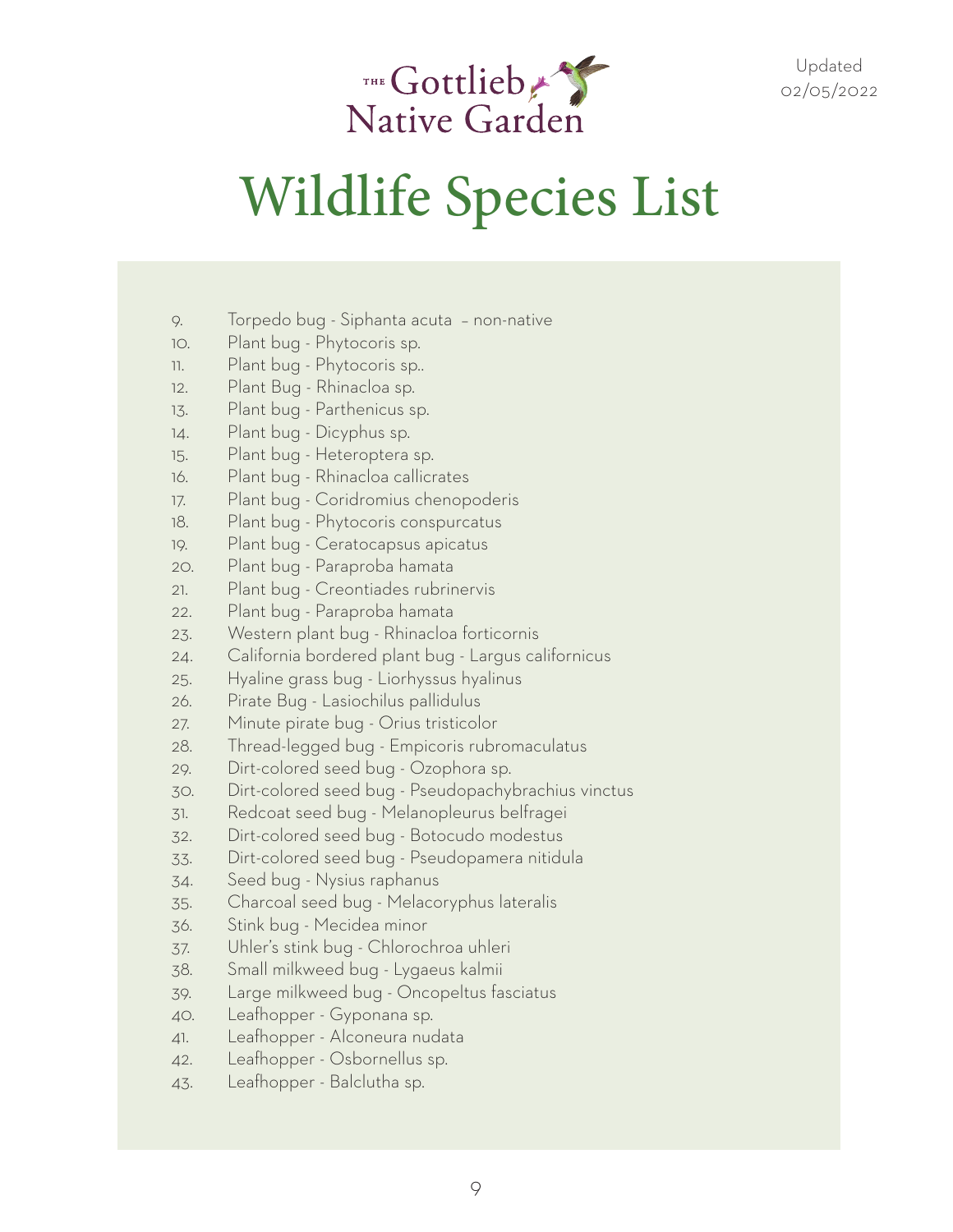

- 44. Leafhopper Planicephalus flavocostatus
- 45. Leafhopper Graminella sonora
- 46. Leafhopper Scaphytopius sp.
- 47. Leafhopper Exitianus sp.
- 48. Leafhopper Agalliopsis sp.
- 49. Leafhopper Texananus sp.
- 50. Leafhopper Osbornellus sp.
- 51. Leafhopper Ceratagallia
- 52. Leafhopper Delphacidae sp.
- 53. Leafhopper Empoascini sp.
- 54. Leafhopper Scaphytopius sp.
- 55. Leafhopper Alconeura fulminea
- 56. Leafhopper Osbornellus scalaris
- 57. Leafhopper Scaphytopius sp.
- 58. Leafhopper Gyponana procera
- 59. Leafhopper Hebata sp.
- 60. Leafhopper Neocoelidiana obscura
- 61. Planthopper Danepteryx barbarae
- 62. Beet leafhopper Neoaliturus tenellus
- 63. Privet leafhopper Fieberiella florii
- 64. Sycamore leafhopper Alconeura quadrimaculata
- 65. Gray lawn leafhopper -Exitianus exitiosus
- 66. Two-spotted leafhopper Sophonia orientalis
- 67. Geminate Leafhopper Colladonus geminatus
- 68. Potato leafhopper Empoasca fabae
- 69. Toyon leafhopper Scaphytopius majestus
- 70. Privet leafhopper Fieberiella florii -- non-native
- 71. Smaller water strider Kirkaldya sp.
- 72. Glassy-winged sharpshooter Homalodisca vitripennis
- 73. Stilt bug Neoneides muticus
- 74. Cicadidae Okanagana vanduzeei
- 75. Planthopper Neaethus sp.
- 76. Leafhopper assassin bug Zelus renardii
- 77. Sharpshooter Homalodisca
- 78. Versute sharpshooter Graphocephala versuta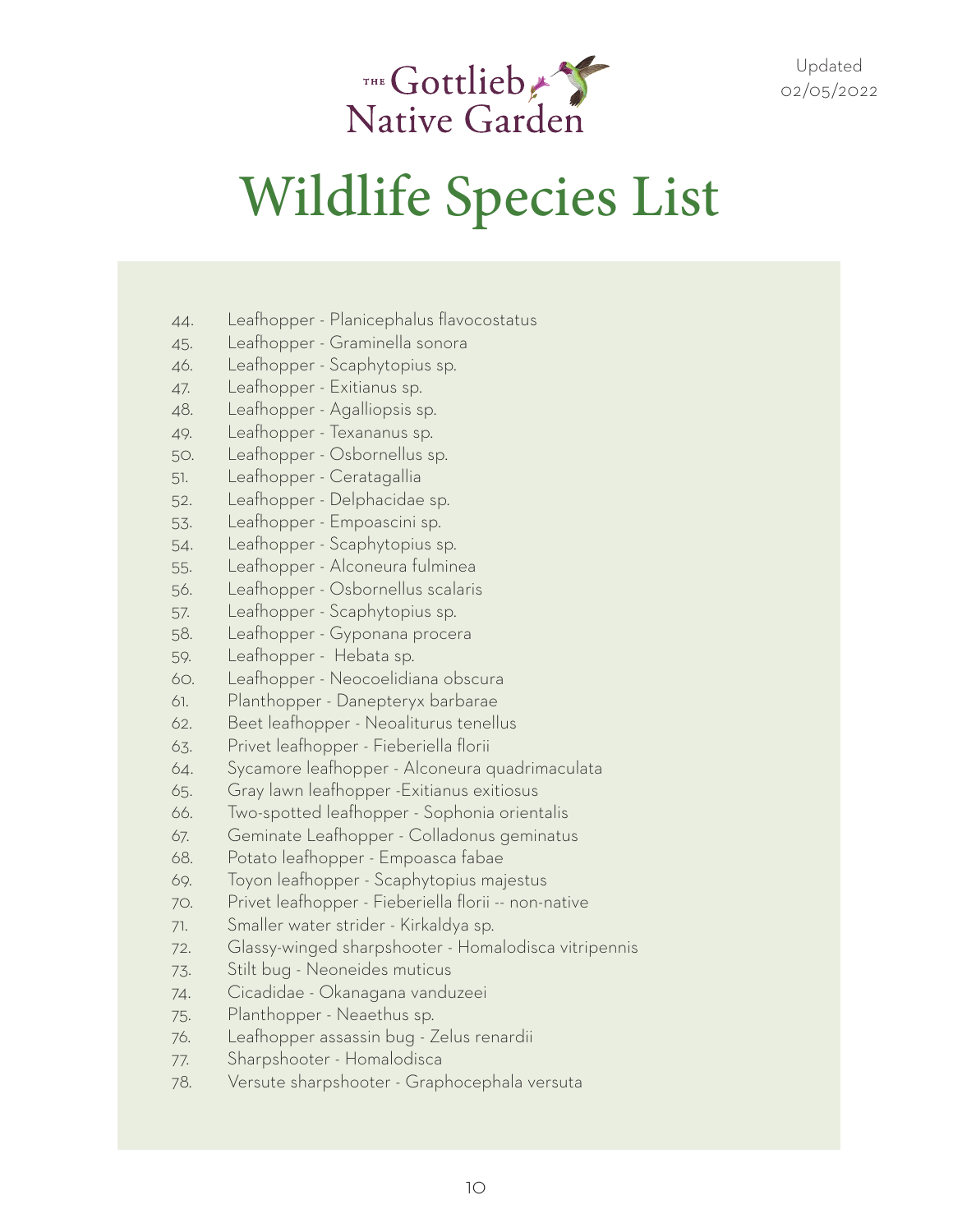

- 79. Clastopterid spittlebug = Clastoptera sp.
- 80. Spittle bug Cercopidae
- 81. Blue gum psyllid Ctenarytaina eucalypti non-native
- 82. Plant-parasitic hemipterans Psylloidea
- 83. Red gum lerp psyllid Glycaspis brimblecombei
- 84. Smaller water strider Microvelia sp.
- 85. Toyon lace bug Corythucha incurvata
- 86. Morrill lace bug Corythucha morrilli
- 87. Sycamore lace bug Corythucha ciliata
- 88. Cotton lace bug Corythucha gossypii
- 89. Brown soft scale Coccus hesperidum
- 90. California red scale Aonidiella aurantii
- 91. Hemispherical scale Saissetia coffeae
- 92. Black olive scale Saissetia oleae
- 93. Cottony cushion scale Icerya purchasi
- 94. Coccoidea Dactylopius sp.
- 95. Bougainvillea mealybug -Phenacoccus peruvianus
- 96. Long-tailed mealybug Pseudococcus longispinus
- 97. Cochineal Dactylopius coccus
- 98. Whitefly Pealius kelloggi
- 99. Mellon aphid Aphis gossypii
- 100. Manzanita leafgall aphid Tamalia coweni
- 101. Pine needle aphid Eulachnus rileyi
- 102. Spiraea aphid Aphis spiraecola
- 103. Oleander aphid Aphis nerii non-native
- 104. Mint aphid Eucarazzia elegans
- 105. Brown ambrosia aphid Uroleucon ambrosiae
- 106. Aphid Aphis ceanothi
- 107. Aphid Macrosiphum gaurae
- 108. Aphid Aphis passeriniana
- 109. Aphid Myzocallis discolor
- 110. Aphid Greenidea sp.
- 111. Aphid Braggia sp.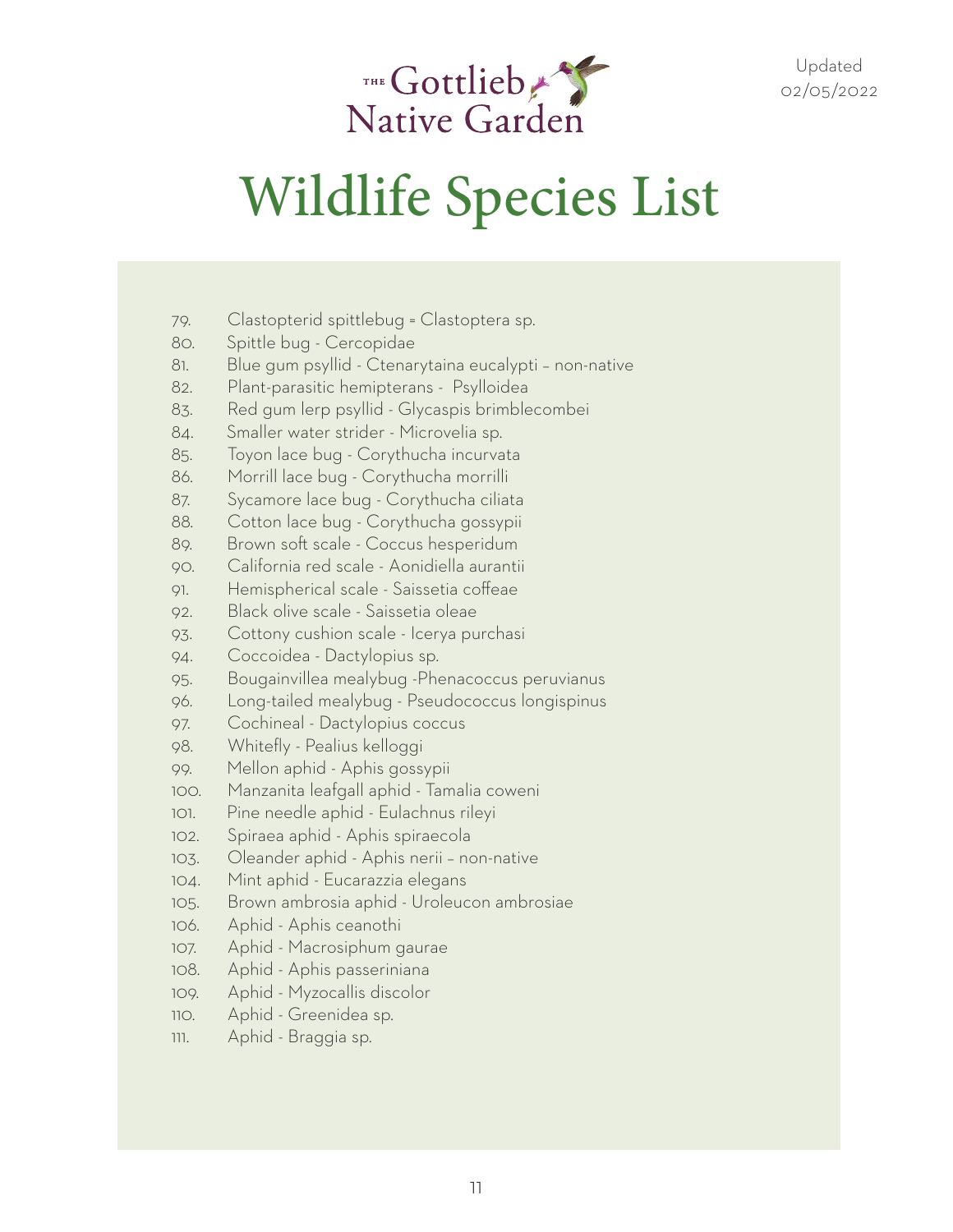

#### **Thrips**

- 1. Banded thrips Aeolothrips kuwanaii
- 2. Western flower thrips Frankliniella occidentalis
- 3. Greenhouse thrips Heliothrips haemorrhoidalis
- 4. Tube-tailed thrips Elaphrothrips sp.
- 5. Tube-tailed thrips Phlaeothripidae
- 6. Thrips sp.
- 7. Ngaio thrips Klambothrips myopori
- 8. Thrips Neohydatothrips sp.

#### Book and Bark Lice

- 1. Fateful barklice Lachesillidae
- 2. Fateful barklice Lachesilla corona
- 3. Fateful barklice Lachesilla ♂ sp. (undescribed? "1")
- 4. Fateful barklice Lachesilla sp. (undescribed? "2")
- 5. Lash-faced barklice Trichopsocus clarus
- 6. F-winged barklouse Graphopsocus cruciatus
- 7. False lizard barklice Pseudocaecilius citricola
- 8. Barklice Ectopsocus californicus
- 9. Barklice Ectopsocus strauchi
- 10. Barklice Cerobasis guestfalica
- 11. Barklice Trogiomorpha sp.
- 12. Barklice Pseudocaecilius citricola
- 13. Common barklice Indiopsocus bisignatus
- 14. Damp barklice Elipsocus hyalinus
- 15. Narrow barklice Graphopsocus cruciatus
- 16. Lash-faced psocids Trichipsocus clarus
- 17. Granary booklice Cerobasis sp. "a"
- 18. Granary booklice Cerobasis sp. "b"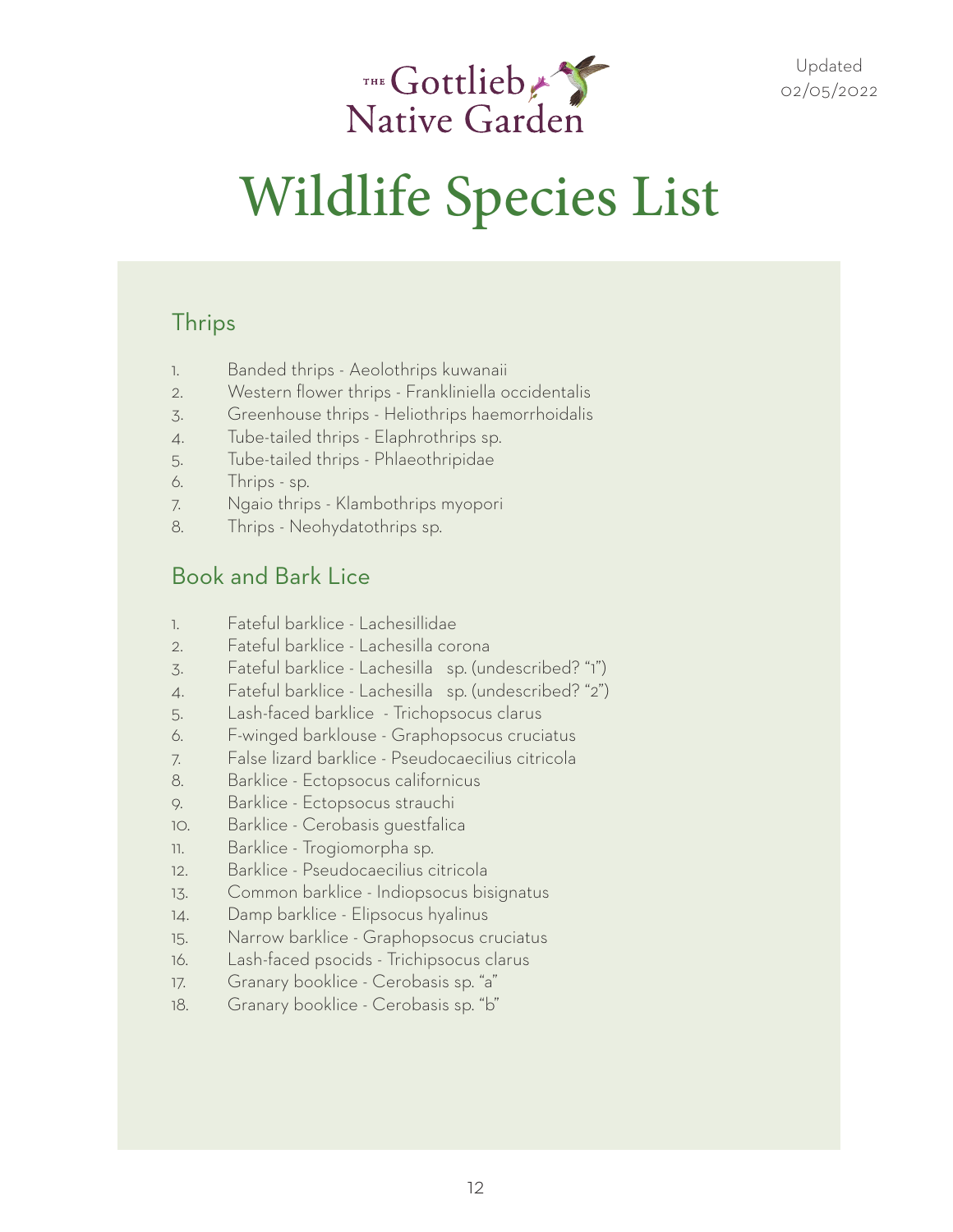

#### Beetles

- 1. Twenty-spotted lady beetle Psyllobora vigintimaculata
- 2. Kidney-spotted fairy lady beetle Psyllobora renifer
- 3. Death-watch beetle Ozognathus cornutus
- 4. Pleasing Fungus Beetle Cryptophilus sp.
- 5. Flea beetle Altica sp.
- 6. Flea beetle Hemiglyptus basalis
- 7. Minute brown scavenger beetle Corticariinae
- 8. Minute brown scavenger beetle Corticariinae
- 9. Minute Brown Scavenger Beetle Melanophthalma sp.
- 10. Spider beetle Ptinus sp.
- 11. Spider beetle Ptinus interruptus
- 12. Spider beetle Ptinus fallax
- 13. Lady beetle Rhyzobius lophanthae
- 14. Spotless lady beetle Cycloneda sanguinea
- 15. Western polished lady beetle Cycloneda polita
- 16. Convergent lady beetle Hippodamia convergens
- 17. Multicolored asian lady beetle Harmonia axyridis -- non-native
- 18. Minute hooded beetle Sericoderus sp.
- 19. Leaf beetle Mimosestes amicus
- 20. Click beetle Heteroderes amplicollis
- 21. Ant-like flower beetle Ischyropalpus sp.
- 22. Ant-like leaf beetle Aderus saginatus
- 23. Bronze leaf beetle Diachus auratus
- 24. Palm seed borer Coccotrypes sp.
- 25. Typical bark beetle sp.
- 26. Cylindrical bark beetle Colydiinae
- 27. Cylindrical bark beetle Bitoma sp.
- 28. Brown leatherwing beetle Pacificanthia consors
- 29. Leatherwing beetle Cultellunguis ingenuus
- 30. Silvanid flat bark beetle Ahasverus sp.
- 31. Dung beetle -Ataenius sp.
- 32. Darkling beetle Blapstinus sp.
- 33. Darkling beetle Platydema oregonense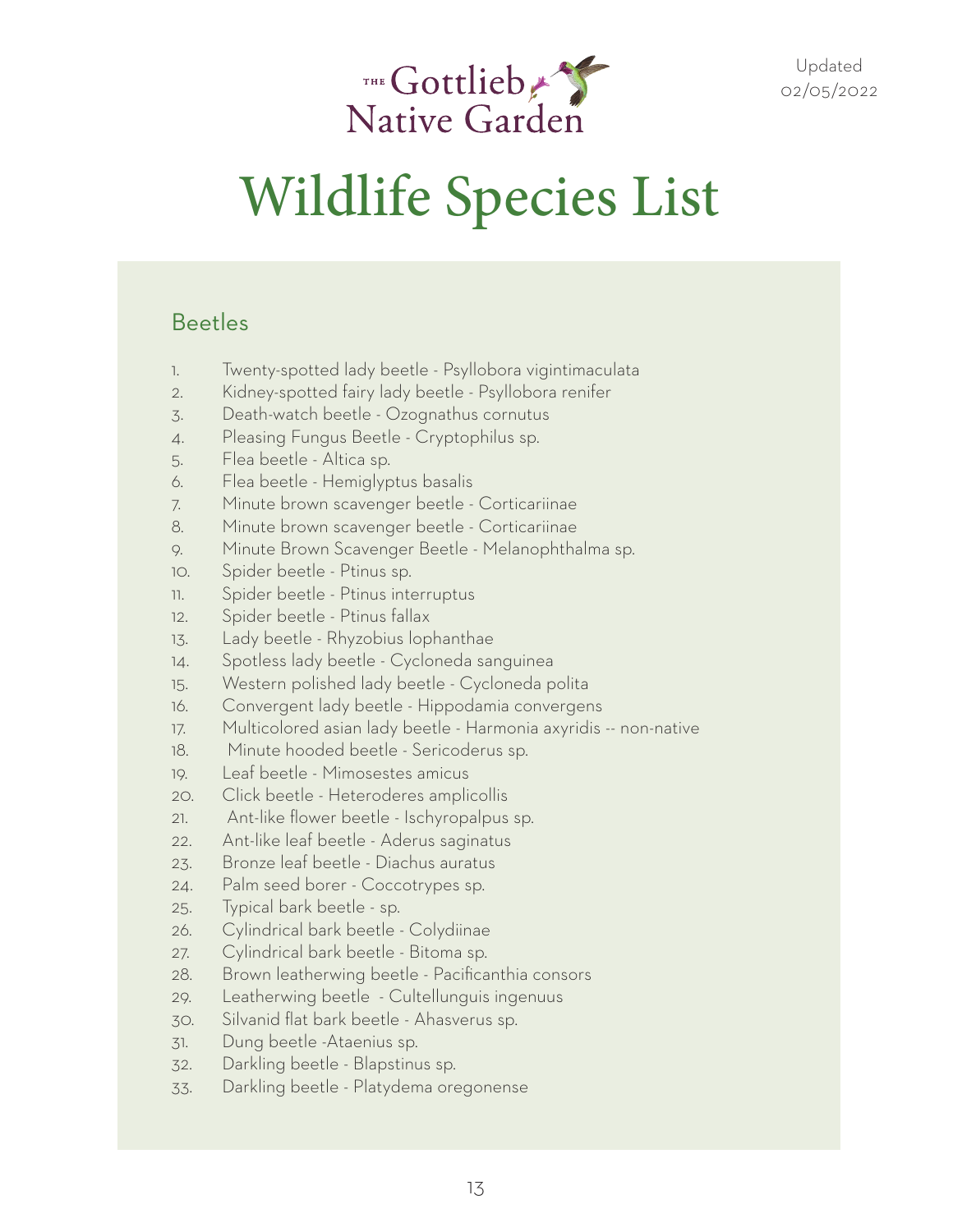

- 34. Darkling beetle Coelocnemis magna
- 35. Click beetle Horistonotus sp.
- 36. Click beetle Conoderus exsul
- 37. Crab-like rove beetle Coproporus sp.
- 38. Crab-like rove beetle Coproporus sp.
- 39. Rove beetle Staphylinidae
- 40. Rove beetle Athetini sp.
- 41. Rove beetle Philonthus sp.
- 42. Rove beetle Myrmecocephalus sp.
- 43. Rove beetle Philonthus rufulus
- 44. Small rove beetle Medonina sp.
- 45. Rove beetle sp.
- 46. Rove beetle sp.
- 47. Rove beetle Philonthus innocuus
- 48. Rove beetle Carpelimus sp.
- 49. Rove beetle Sepedophilus sp.
- 50. Desert stink beetle Eleodes sp.
- 51. Blister beetle Nemognatha scutellaris
- 52. False blister beetle Xanthochroina bicolor
- 53. Checkered beetle Enoclerus quadrisignatus
- 54. Case-bearing leaf beetle Cryptocephalus castaneus
- 55. Western oak bark beetle Pseudopityophthorus pubipennis
- 56. Silken fungus beetle Atomaria lewisi
- 57. Swollen fungus beetle Cartodere nodiferb
- 58. Black fungus beetle Alphitobius laevigatus
- 59. Hairy fungus beetle Typhaea stercorea
- 60. Harry junebeetle Serica sp.
- 61. Dusty June beetle Amblonoxia palpalis
- 62. Junebeetle Phobetus sp.
- 63. Small june beetle Serica sp.
- 64. Southern masked chafer Cyclocephala lurida
- 65. Woodland ground beetle Pterostichus sp.
- 66. Ground beetle Calathus ruficollis
- 67. Ground beetle Subgenus Hypherpes
- 68. Ground beetle Harpalus sp.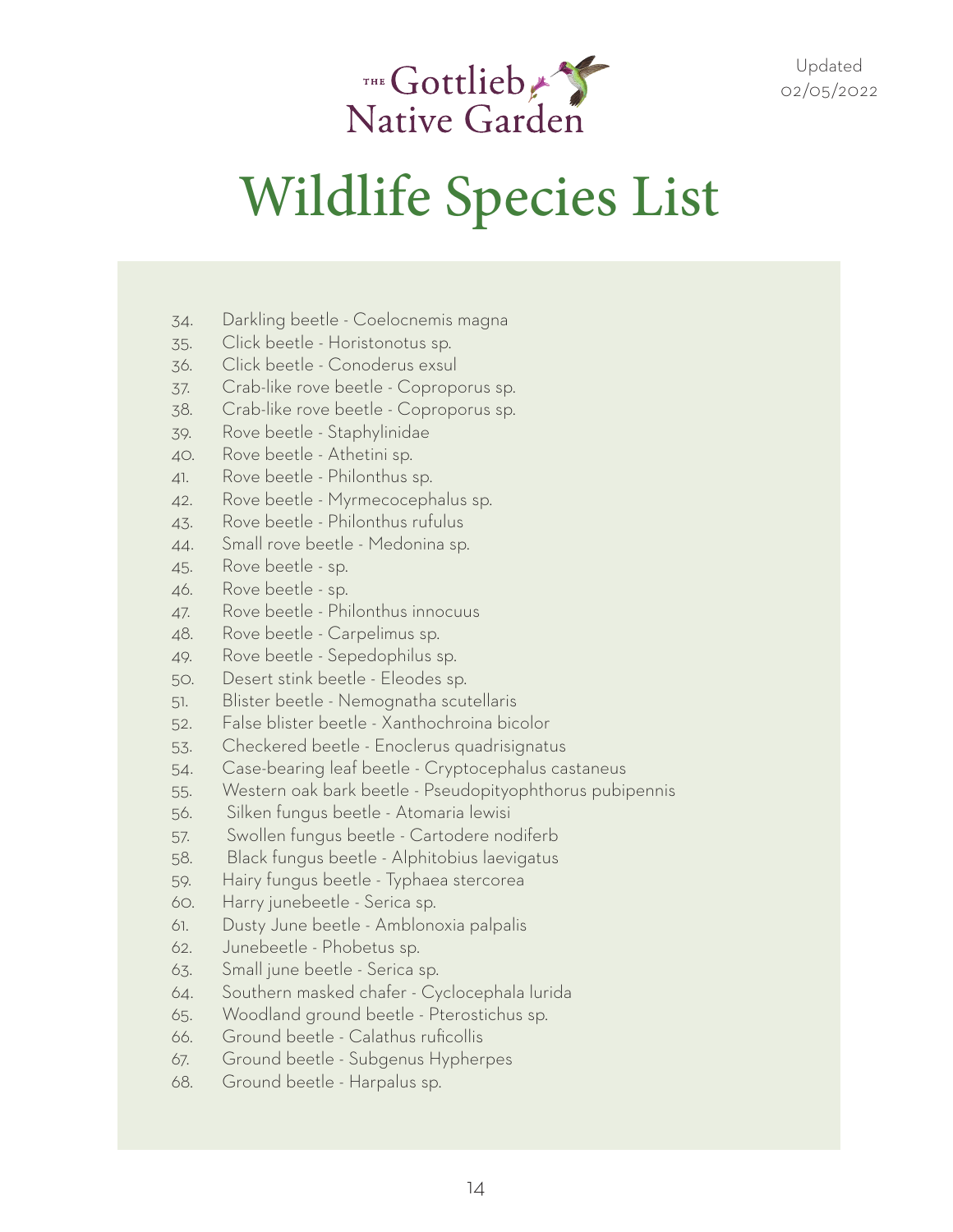

- 69. Ground beetle Bembidion sp.
- 70. Ground beetle Agonum punctiforme
- 71. Flower beetle Mordella sp.
- 72. Yellow douglas fir borer Centrodera spurca
- 73. Powderpost bostrichid Amphicerus cornutus
- 74. Malachite beetle Tanaops longiceps
- 75. Lined flat bark beetle Laemophloeidae
- 76. Wedge-shaped beetle Macrosiagon cruenta
- 77. Tumbling flower beetle -Mordella hubbs
- 78. Southwestern masked chafer Cyclocephala pasadenae
- 79. Metallic wood-boring beetle Acmaeodera angelica
- 80. Metallic wood-boring beetle Acmaeodera labyrinthica
- 81. Metallic wood-boring beetle Melanthaxia sp.
- 82. Long-horned beetle Megobrium edwardsii
- 83. Long-horned beetle Callimoxys fuscipennis
- 84. Longhorn beetle Phymatodes grandis
- 85. Eucalyptus longhorned borer Phoracantha recurva -- non-native
- 86. Black burying beetle Nicrophorus nigrita
- 87. Mealybug destroyer Cryptolaemus montrouzieri
- 88. Fruitworm beetle Xerasia grisescens
- 89. Yucca weevil Scyphophorus yuccae
- 90. Pruinose bean weevil Stator pruininus
- 91. Broad-nosed weevil Adaleres humeralis
- 92. Broad-nosed weevil Pandeleteius nodifer
- 93. Firefly Pterotus obscuripennis

#### Lacewings, Mantispids, Antlions and Snakeflies

- 1. Dusty-winged Lacewing Coniopterygidae
- 2. Brown lacewing Sympherobius sp.
- 3. Brown lacewing Hemerobius stigma
- 4. Brown lacewing Hemerobius sp.
- 5. Brown lacewing Micromus variolosus
- 6. Barber's brown lacewing Sympherobius barberi
- 7. Beaded lacewing Lomamyia fulva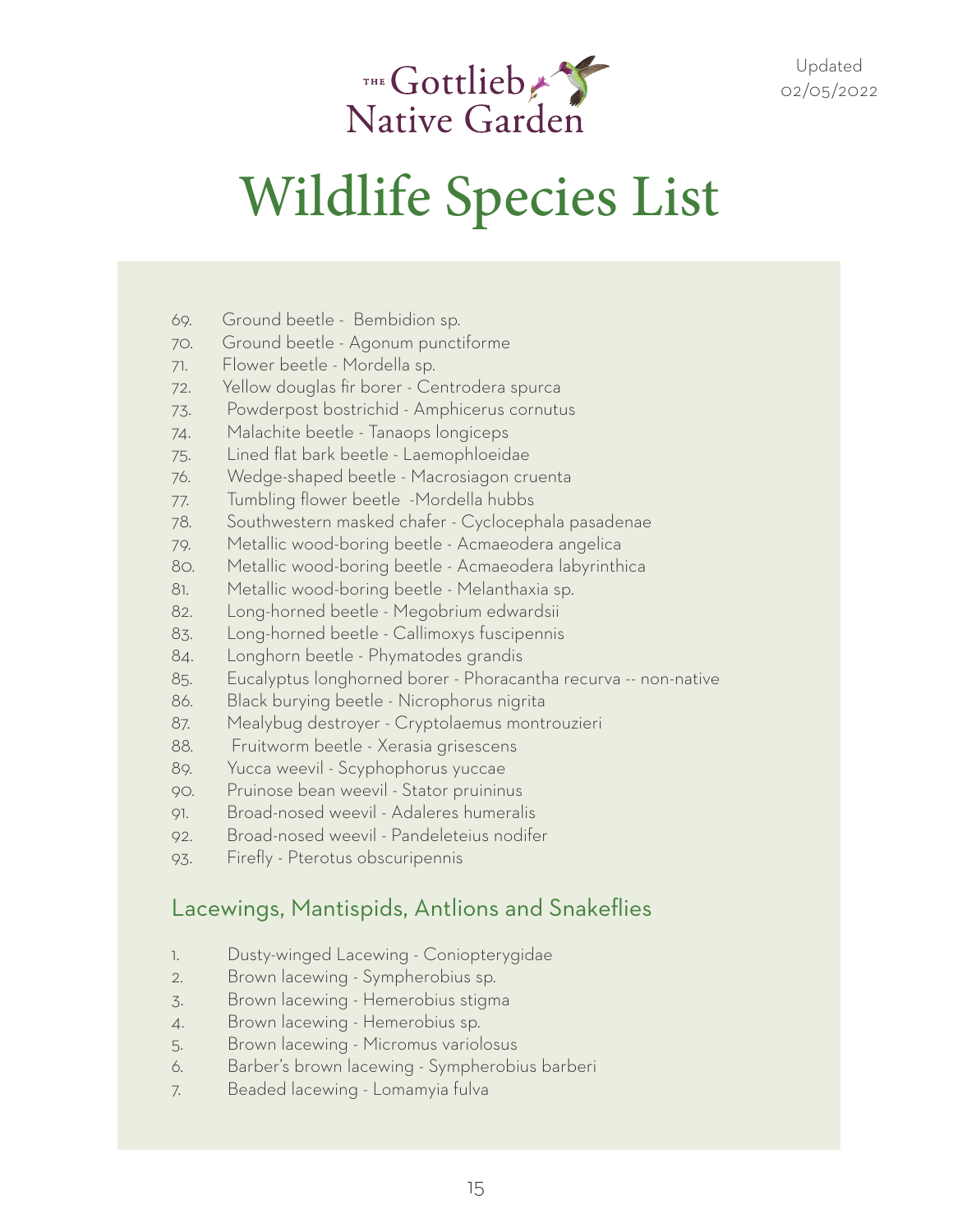

- 8. Typical green lacewing Eremochrysa punctinervis
- 9. Comanche green lacewing Chrysoperla comanche
- 10. Four-spotted green lacewing -Chrysopa quadripunctata
- 11. Shadow lacewing Leucochrysa americana
- 12. Common green lacewing Chrysoperla sp.
- 13. Green lacewing Chrysopidae.
- 14. Beaded lacewing Lomamyia fulva
- 15. Long-tailed antlion Mexoleon papago
- 16. Long-tailed antlion Scotoleon sp.
- 17. Snakefly Agulla sp.

#### Bees, Ants and Wasps

- 1. Sweat bee Halibuts tripartitus
- 2. Sweat bee Halibuts ligatus
- 3. Sweat bee Lasioglossum sp.
- 4. Sweat bee Lasioglossum sp
- 5. Sweat bee Lasioglossum dialictus.
- 6. Blood bee Sphecodes
- 7. Fairy bee Perdita rhois
- 8. Slevin's cellophane bee Colletes slevini
- 9. Mesilla masked bee Hylaeus mesillae
- 10. Masked bee Hylaeus sp.
- 11. Mason bee Dianthidium sp.
- 12. Sonoran bumble bee Bombus sonorus
- 13. Yellow-faced bumble bee Bombus vosnesenskii
- 14. Black-tailed bumble bee Bombus melanopygus
- 15. Anthophorine bee Anthophora californica
- 16. Anthophorine bee Anthophora curta
- 17. Digger bee Habropoda depress
- 18. Digger bee Diadasia bituberculata
- 19. Green metallic bee Agapostemon sp.
- 20. Green metallic bee Agapostemon sp.
- 21. Long-horned digger bee Melissodes sp.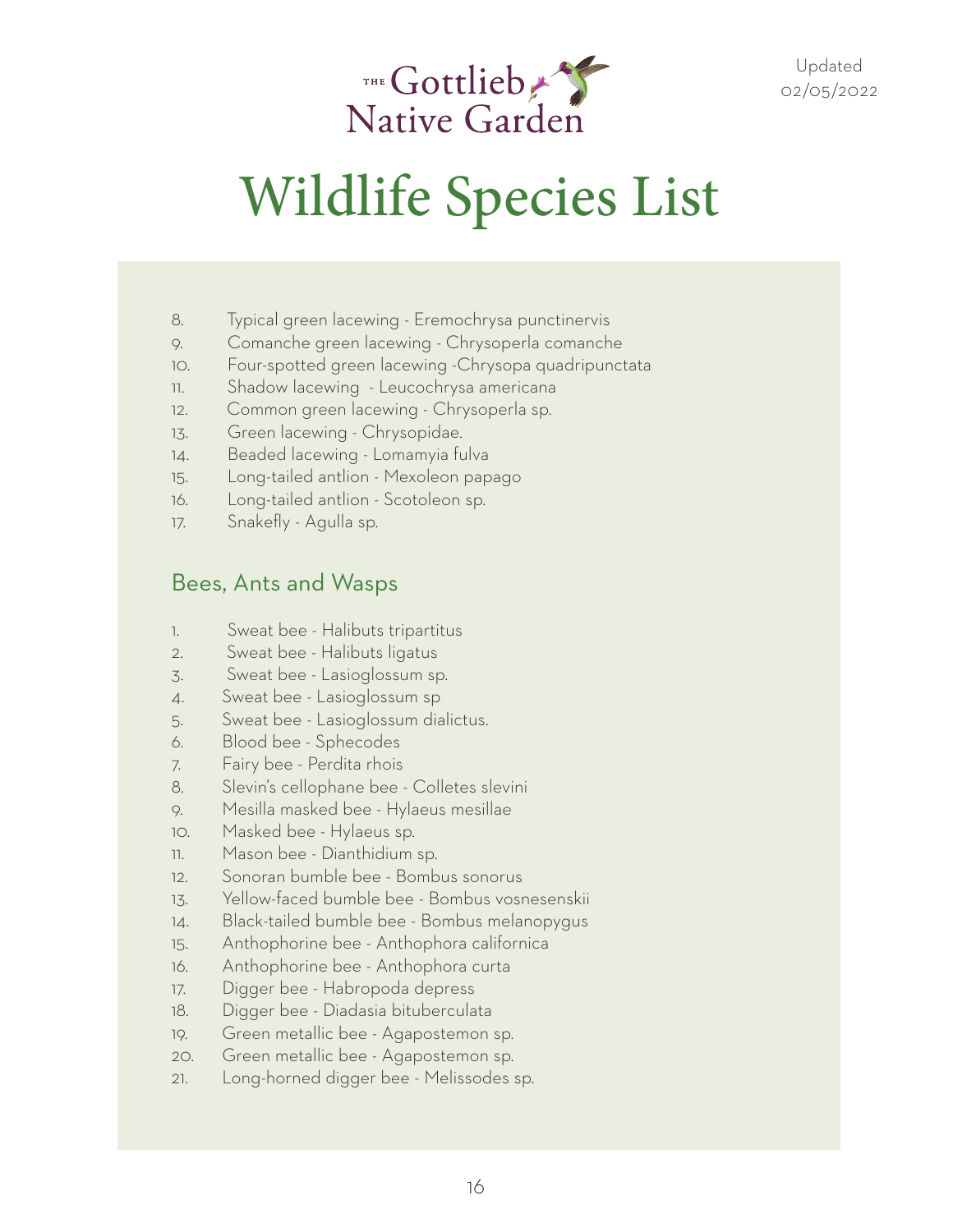

- 22. Long-horned bee Eucera sp.
- 23. Tripartite furrow bee Halictus tripartitus
- 24. Ligated furrow bee Halictus ligatus
- 25. Furrow bee Halictus confusus
- 26. Western little leaf-cutter bee Megachile onobrychidis
- 27. Leaf-cutter bee Megachile sp.
- 28. Small leafcutter bee Megachile sp. non-native
- 29. Alfalfa leafcutter bee Megachile rotundata non-native
- 30. Valley carpenter bee Xylocopa varipuncta
- 31. Horsefly-like carpenter bee Xylocopa tabaniformis orpifex
- 32. California carpenter bee Xylocopa californica
- 33. Small carpenter bee Ceratina Subgenus Zadontomerus
- 34. Small carpenter bee Ceratina arizonensis
- 35. Pruinose squash bee Peponapis pruinosa
- 36. European honey bee -Apis mellifera -- non-native
- 37. Cuckoo bee Epeolus sp.
- 38. Argentine ant Linepithema humile -- non-native
- 39. Camponotine ant Camponotus clarithorax (single individual)
- 40. Carpenter ant Camponotus sp. -- winged
- 41. Acrobat ant Crematogaster sp. -- winged
- 42. Pharaoh ant Monomorium ergatogyna
- 43. Winter ant Prenolepis imparis
- 44. Dark rover ant Brachymyrmex patagonicus-- non-native
- 45. Hairless rover ant Brachymyrmex depilis -- winged
- 46. Ponerine ant Hypoponera opacior -- winged
- 47. Cocktail ant Crematogaster sp. -- winged
- 48. Black and yellow mud dauber Sceliphron caementarium
- 49. Great golden digger wasp Sphex ichneumons
- 50. Great black digger wasp Sphex pensylvanicus
- 51. Red-tailed spider hunter Tachypompilus unicolor
- 52. Spider wasp Ageniella coronata
- 53. Thread-waisted wasp Prionyx thomae
- 54. Grass-carrying wasp Isodontia elegans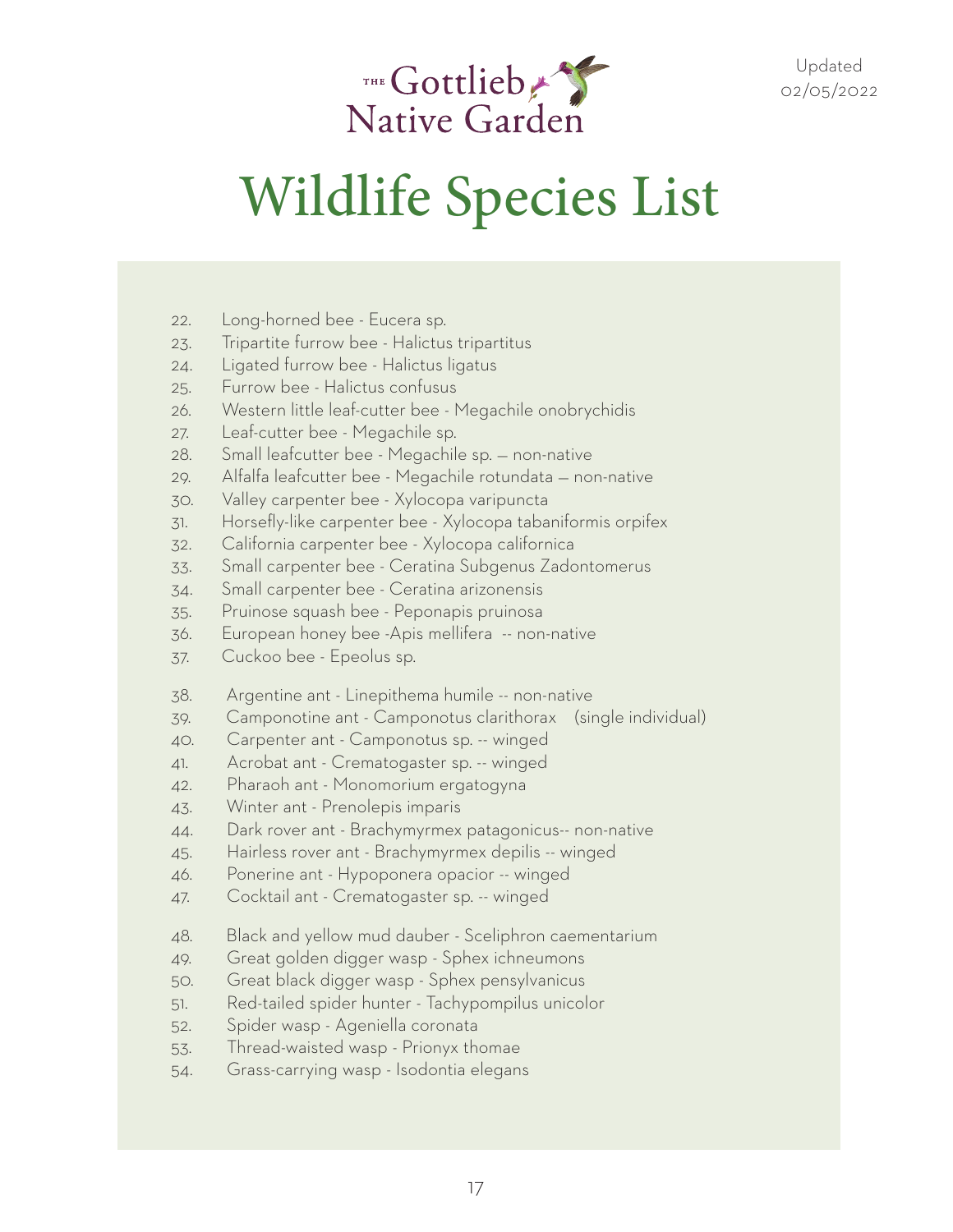

- 55. Blue mud wasp Chalybion californicum
- 56. Mason wasp Euodynerus hidalgo hidalgo
- 57. mason wasp Stenodynerus sp.
- 58. Mason wasp Parancistrocerus declivatus
- 59. Mason wasp Euodynerus hidalgo viereckii
- 60. Mason wasp Euodynerus sp.
- 61. Square-headed wasp Ectemnius sp.
- 62. Square-headed wasp Larropsis sp.
- 63. Crabronid wasp Cerceris sp.
- 64. Sphecid wasp Tachysphex sp.
- 65. Sphecid wasp Cerceris sp.
- 66. Weevil wasp Cerceris convergens
- 67. Flat wasp Bethylidae sp.
- 68. Flat wasp Bethylidae sp.
- 69. Eulophid wasp sp.
- 70. Cuckoo wasp sp.
- 71. Golden polistes Polistes fuscatus
- 72. Sand wasp Microbembex sp.
- 73. Western sand wasp Bembix americana
- 74. Yellow jacket Vespula pensylvanica
- 75. Common paper wasp Polistes exclamans
- 76. European paper wasp Polistes dominula -- non-native
- 77. Guinea paper wasp Polistes exclamans
- 78. Tarantula hawk pepsis sp.
- 79. Carrot wap Gasteruption sp.
- 80. Common mummy wasp Aleiodes sp.
- 81. Narrow-waisted wasp Trichopria sp.
- 82. Narrow-waisted wasp Platygastrinae
- 83. Short-tailed ichneumon wasp Ophioninae
- 84. Encyrtid wasp Metaphycus
- 85. Encyrtid wasp Cheiloneurus sp.
- 86. Ichneumon wasp sp.
- 87. Ichneumon wasp sp.
- 88. Ichneumon wasp sp.
- 89. Ichneumon wasp sp.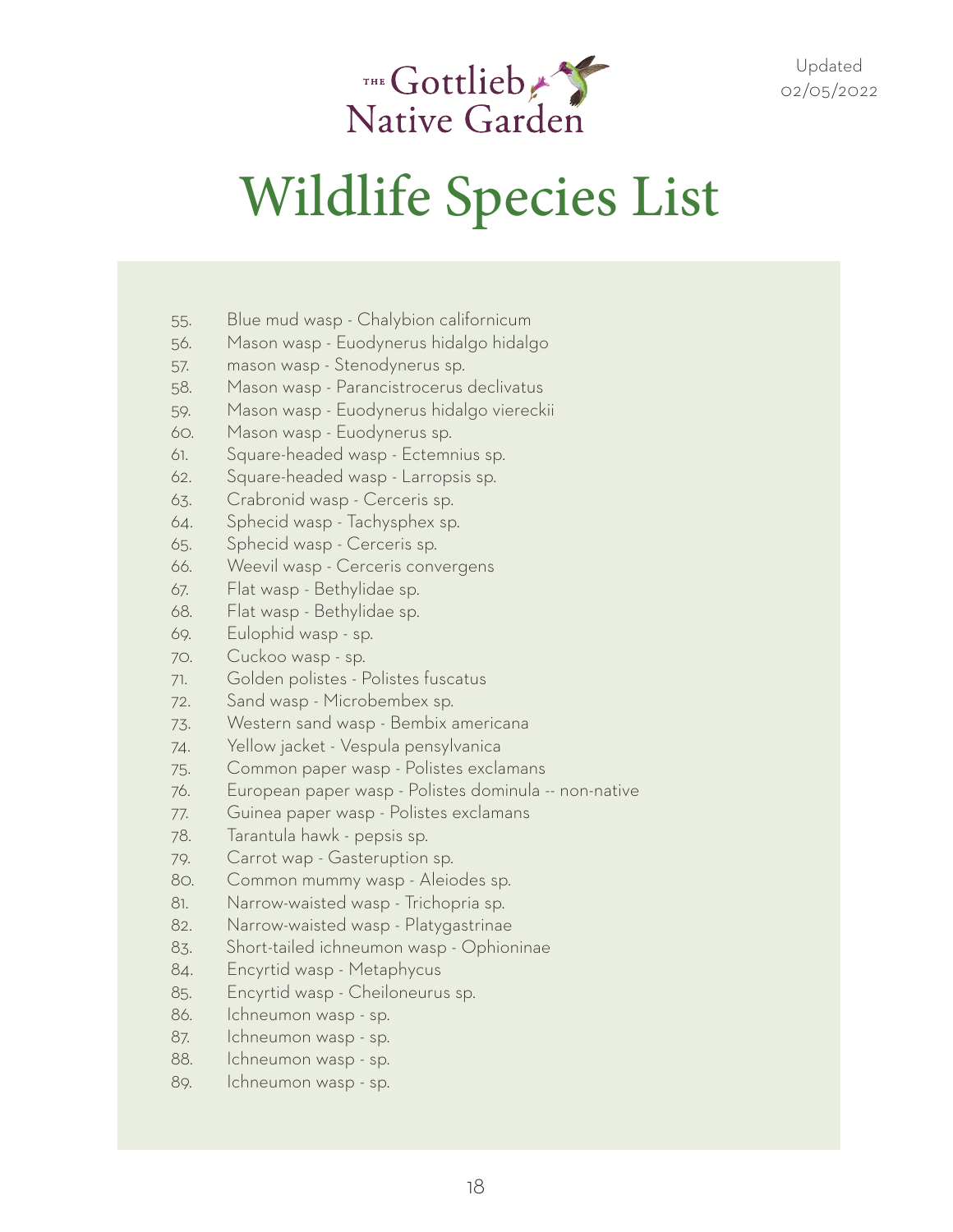

- 90. Ichneumon wasp Campopleginae
- 91. Ichneumonid wasp Gelis tenellus
- 92. Ichneumonid wasp Gelis sp.
- 93. Ichneumonid wasp Lathrostizus sp.
- 94. Ichneumonid wasp Netelia sp.
- 95. Pteromalid wasp sp.
- 96. Pteromalid wasp sp.
- 97. Pteromalid Wasp sp.
- 98. Perilampid wasp Perilampus chrysopae
- 99. Parasitoid Wasp Scelionidae
- 100. Braconid wasp Microgastrinae
- 101. Braconid wasp Braconidae
- 102. Braconid wasp Braconidae
- 103. Braconid wasp Lytopylus sp.
- 104. Braconid wasp Chrysopophthorus americanus
- 105. Braconid wasp Macrocentrinae
- 106. Braconid wasp sp.
- 107. Braconid wasp sp.
- 108. Braconid wasp sp.
- 109. Braconid wasp Apanteles sp.
- 110. Chalcidoid wasp Closterocerus sp.
- 111. Chalcidoid wasp Conura albifrons
- 112. Chalcidoid wasp Halticoptera sp.
- 113. Chalcidoid wasp Pteromalinae
- 114. Chalcidoid wasp sp.
- 115. Chalcidoid wasp sp.
- 116. Chalcidoid wasp sp.
- 117. Chalcidoid wasp sp.
- 118. Chalcidoid wasp Encyrtinae
- 119. Chalcidoid wasp Encyrtinae
- 120. Chalcidoid wasp Encyrtinae
- 121. Chalcidoid wasp Entedoninae
- 122. Chalcidoid wasp Entedoninae
- 123. Chalcidoid wasp Eupelmidae
- 124. Chalcidoid wasp Entedoninae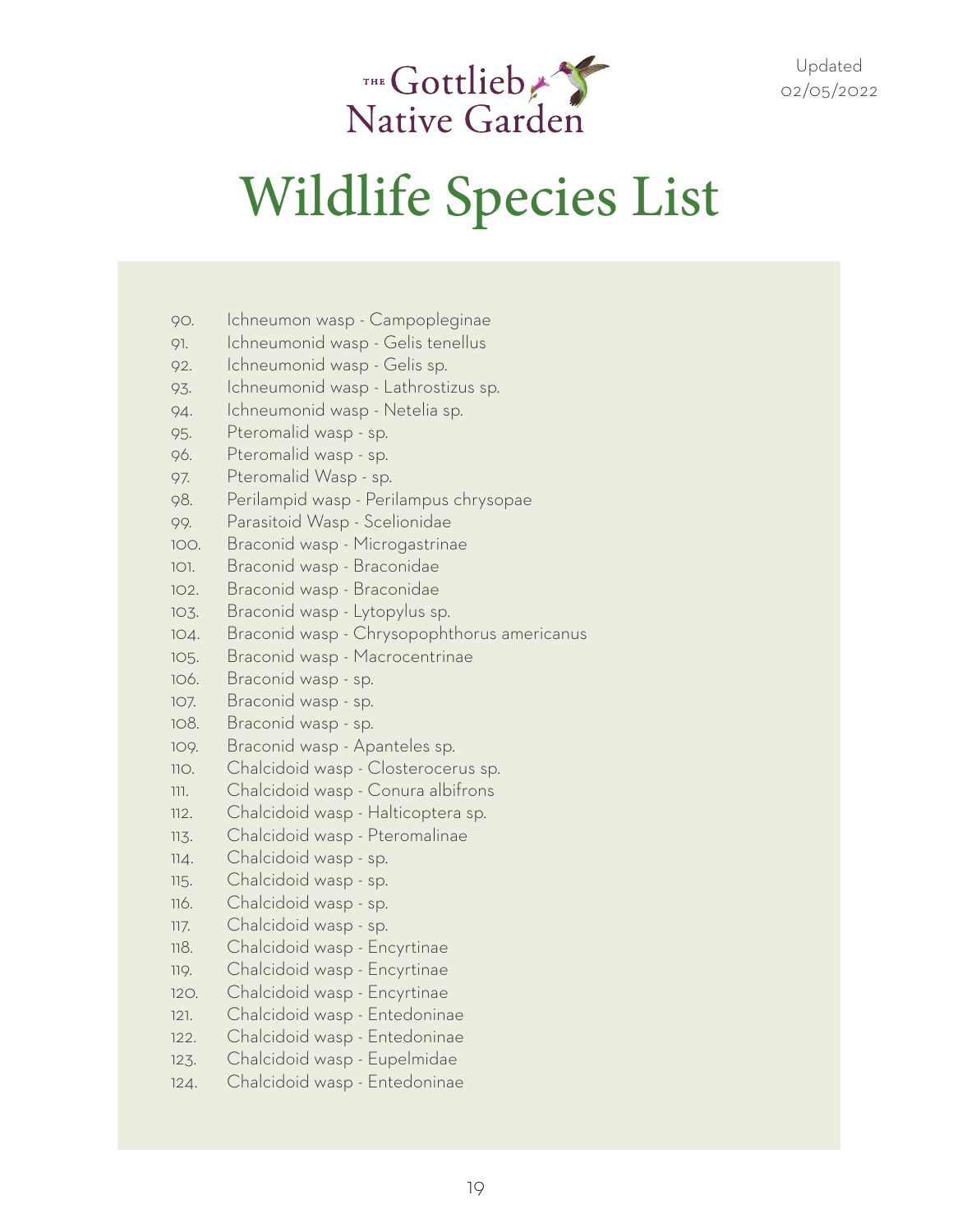

# Wildlife Species List

- 125. Chalcidoid wasp Tetrastichinae
- 126. Chalcidoid wasp Tetrastichinae
- 127. Chalcidoid wasp- Mira mucora
- 128. Chalcidid wasp Contra amoena
- 129. Chalcidid wasp Contra sp.
- 130. Chalcidid wasp Haltichellinae
- 131. Chalcidoid wasp Eulophidae
- 132. Chalcidoid wasp Eupelmidae
- 133. Chalcidoid wasp Brasema sp.
- 134. Chalcid wasp Pteromalidae
- 135. Velvet ant Sphaeropthalminae
- 136. Tiphiid flower wasp Paratiphia robusta
- 137. Live oak apple gall wasp Amphibolips quercuspomiformis
- 138. Ruptured twig gall wasp Callirhytis perdens
- 139. Gouty stem gall wasp Callirhytis quercussuttoni
- 140. California gall wasp Andricus quercuscalifornicus
- 141. Pumpkin gall wasp Dryocosmus minusculus
- 142. Gall wasp Cynipidae

#### **Caddisflies**

- 1. Microcaddisfly Hydroptilidae
- 2. Microcaddisfly Hydroptilidae
- 3. Caddisfly Oecetis sp.

#### Moths and Butterflies

- 1. Montana six-plume moth Alucita montana
- 2. Pearl moth Spilomelinae sp.
- 3. American lappet moth Phyllodesma americana
- 4. Dwarf tawny wave Cyclophora nanaria
- 5. Fortunate wave Idaea bonifata
- 6. Spurred wave moth Drepanulatrix unicalcararia
- 7. Painted tiger moth Arachnis picta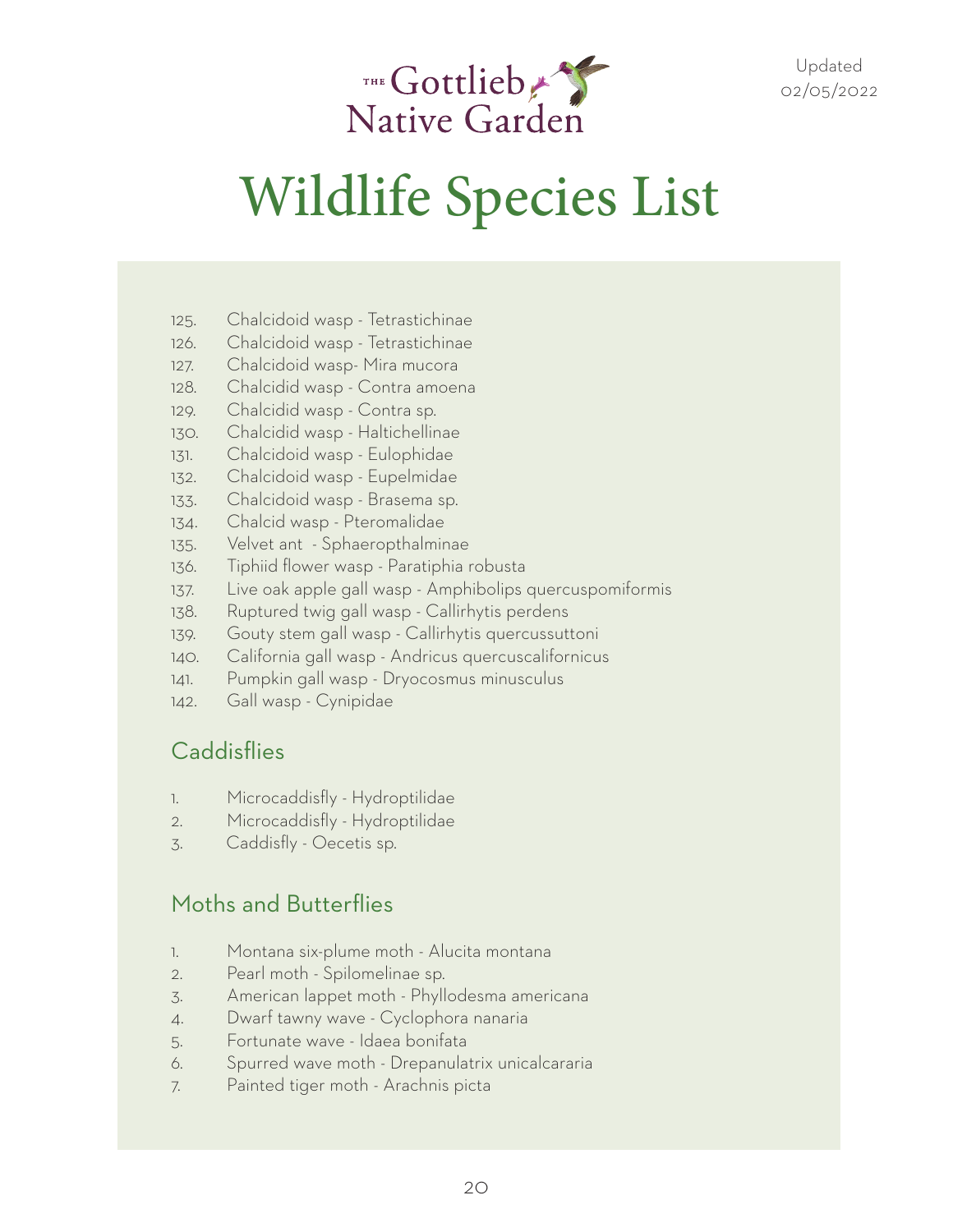

- 8. One-eyed sphinx moth Smerinthus cerisyi
- 9. Elegant sphinx moth Sphinx perelegans
- 10. White lined sphinx moth Hyles lineata
- 11. Carolina sphinx moth Manduca sexta
- 12. Red-bordered wave moth Idaea demissaria
- 13. Inornate pyrausta moth Pyrausta inornatalis
- 14. Genista broom moth Uresiphita reversalis
- 15. Scribbled sallow moth Sympistis perscripta
- 16. Mountain-mahogany moth Ethmia discostrigella
- 17. Somber carpet moth Disclisioprocta stellata
- 18. Carpet moth Stamnodes affiliata
- 19. Carpet moth Stamnodes costimacula
- 20. Carpet moth Stamnodes albiapicata
- 21. Carpet moth Stamnodes annellata
- 22. Carpet moth Hydriomena albifasciata
- 23. Carpet moth Hydriomena nevadae
- 24. Oak winter highflier Hydriomena nubilofasciata
- 25. Carpet moth Dysstroma mancipata
- 26. New Mexico carpet moth Archirhoe neomexicana
- 27. Omnivorous leaf-roller Platynota stultana
- 28. Verbena bud moth Endothenia hebesana
- 29. Garden tortrix Clepsis peritana
- 30. Chrysanthemum flower borer moth Lorita scarificata
- 31. Crambid snout moth -Cosipara tricoloralis
- 32. Cabbage webworm moth Hellula rogatalis
- 33. Crambid snout moth Stegea salutalis
- 34. Light brown apple moth Epiphyas postvittana
- 35. Dark-bordered granite Digrammia neptaria
- 36. Filbertworm moth- Cydia latiferreana
- 37. Beehive honey moth Vitula serratilineella
- 38. Four-spotted yellowneck moth Oegoconia novimundi
- 39. Elder moth Zotheca tranquilla
- 40. Geometer moth Drepanulatrix secundaria
- 41. Geometer moth Drepanulatrix bifilata
- 42. Geometer Moth Drepanulatrix monicaria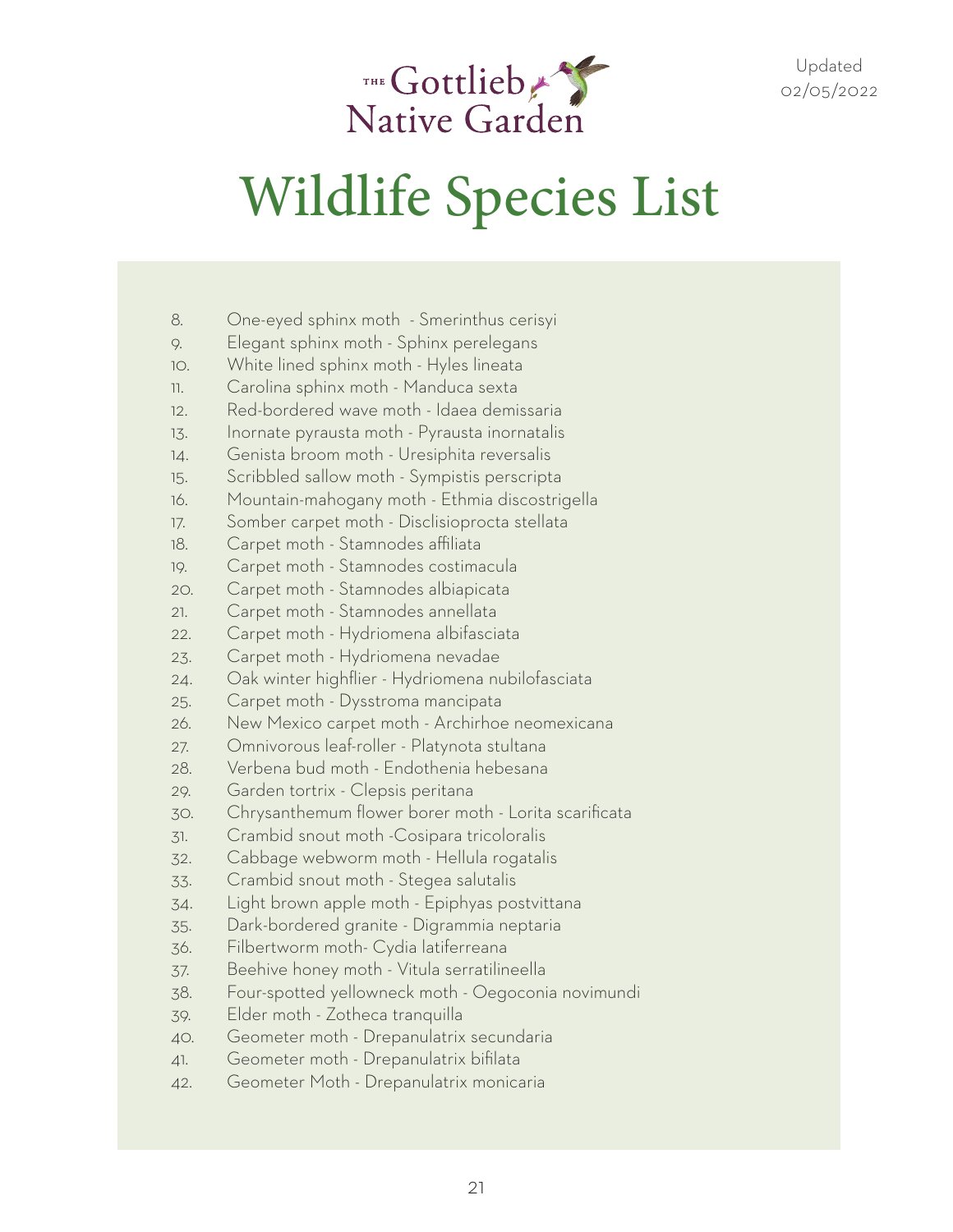

| 43. | Geometer moth - Drepanulatrix sp          |
|-----|-------------------------------------------|
| 44. | Geometer moth - Drepanulatrix sp.         |
| 45. | Geometer moth - Pero radiosaria           |
| 46. | Geometer moth - Pero macdunnoughi         |
| 47. | Geometer moth - Iridopsis fragilaria      |
| 48. | Geometer moth - Eusarca falcata           |
| 49. | Geometer moth - Neoterpes edwardsata      |
| 50. | Geometer moth - Pherne sperryi            |
| 51. | Geometrid moth - Drepanulatrix foeminaria |
| 52. | Geometrid moth - Digrammia denticulata    |
| 53. | Geometrid moth - Neoterpes edwardsata     |
| 54. | Geometrid moth - Cyclophora dataria       |
| 55. | Geometrid moth - Eupithecia purpurissata  |
| 56. | Geometrid moth - Hydriomena edenata       |
| 57. | Geometrid moth - Tetracis cervinaria      |
| 58. | Geometrid moth - Plataea californiaria    |
| 59. | Geometrid moth - Pterotaea lamiaria       |
| 60. | Geometrid Moth - Macaria austrinata       |
| 61. | Geometrid moth - Nasusina vaporata        |
| 62. | Geometrid moth - Eupithecia perfusca      |
| 63. | Geometrid moth - Venusia duodecemlineata  |
| 64. | Sharp-lined yellow - Sicya macularia      |
| 65. | Cabbage webworm moth - Hellula rogatalis  |
| 66. | Twirler moth - Gelechia sp.               |
| 67. | Twirler moth - Gelechia sp.               |
| 68. | Twirler moth - Ethmia arctostaphylella    |
| 69. | Twirler moth - Ephestiodes gilvescentella |
| 70. | Twirler moth - Battaristis concinnusella  |
| 71. | Twirler moth - Chionodes whitmanella      |
| 72. | Twirler moth - Aristotelia adenostomae    |
| 73. | Twirler moth - Aristotelia rhamnina       |
| 74. | Twirler moth - Scrobipalpopsis petrella   |
| 75. | Twirler moth - Aristotelia calens         |
| 76. | Twirler moth - Litini sp.                 |
| 77. | Leaf blotch miner moth - Acrocercops sp.  |
|     |                                           |

 $43.6$  Geometrix spectrum in the Drepanulation of the Drepanulation of the Drepanulation of the Drepanulation of the Drepanulation of the Drepanulation of the Drepanulation of the Drepanulation of the Drepanulation of the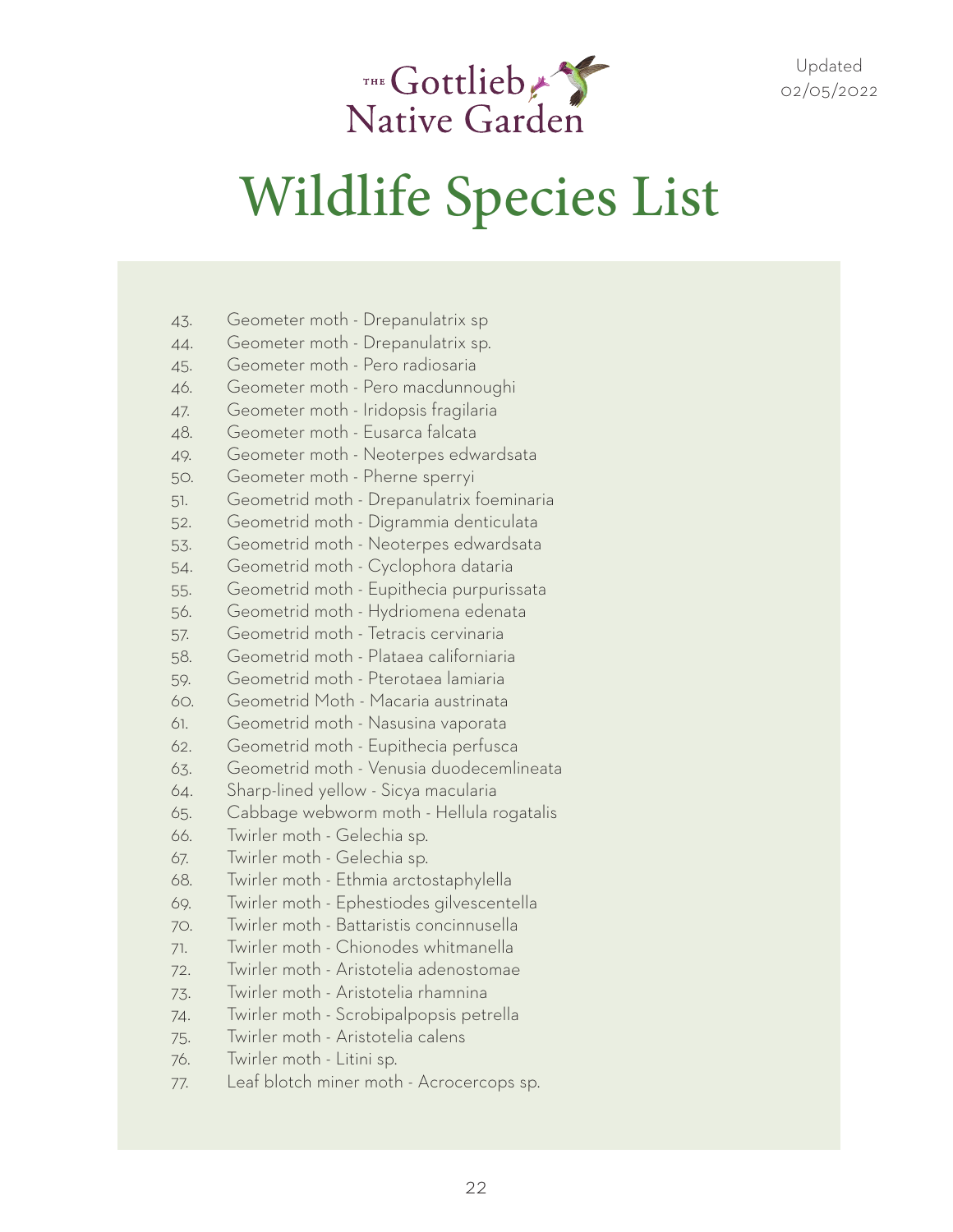

- 78. Leaf blotch miner moth Caloptilia reticulata
- 79. Morning-glory leafminer moth Bedellia somnulentella
- 80. Pyralid snout moth Aglossa cacamica
- 81. Sweet clover root borer moth Walshia miscecolorella
- 82. Dusky raisin moth Ephestiodes gilvescentella
- 83. Mediterranean flour moth Ephestia kuehniella
- 84. Heath knot-horn Apomyelois bistriatella
- 85. Knot-horn moth Honora montinatatella
- 86. Knot-horn moth Phycitodes mucidella
- 87. Curved-horn moth Gelechioidea sp.
- 88. Curved-horn moth Gelechioidea sp.
- 89. Tabby moth Aglossa electalis
- 90. Pyralid moth Zophodia grossulariella
- 91. Pyralid moth Homoeosoma electella
- 92. Pyralid moth Laetilia dilatifasciella
- 93. Pyralid moth Pyralidae sp.
- 94. Ermine moth Ypsolopha sp.
- 95. Ermine moth Ypsolopha cervella
- 96. Ermine moth Ypsolopha ochrella
- 97. Pyralid moth Ephestiodes sp.
- 98. Ermine moth Ypsolopha sp-sw
- 99. White-based mompha Mompha murtfeldtella
- 100. Tortricid moth Henricus umbrabasana
- 101. Tortricid moth Platynota stultana
- 102. Confused meganola moth Meganola minuscula
- 103. Sunflower moth Homoeosoma electella
- 104. Nolid moth Meganola sp.
- 105. Chrysanthemum flower borer Lorita scarificata
- 106. Lunate zale moth Zale lunata
- 107. Merry melipotis moth Melipotis jucunda
- 108. Indomitable melipotis moth Melipotis indomita
- 109. Mossy sallow Feralia februalis
- 110. Concealer moth Tachystola hemisema -- non-native
- 111. Lesser black-letter dart moth Xestia c-nigrum
- 112. Dart moth Agrochola purpurea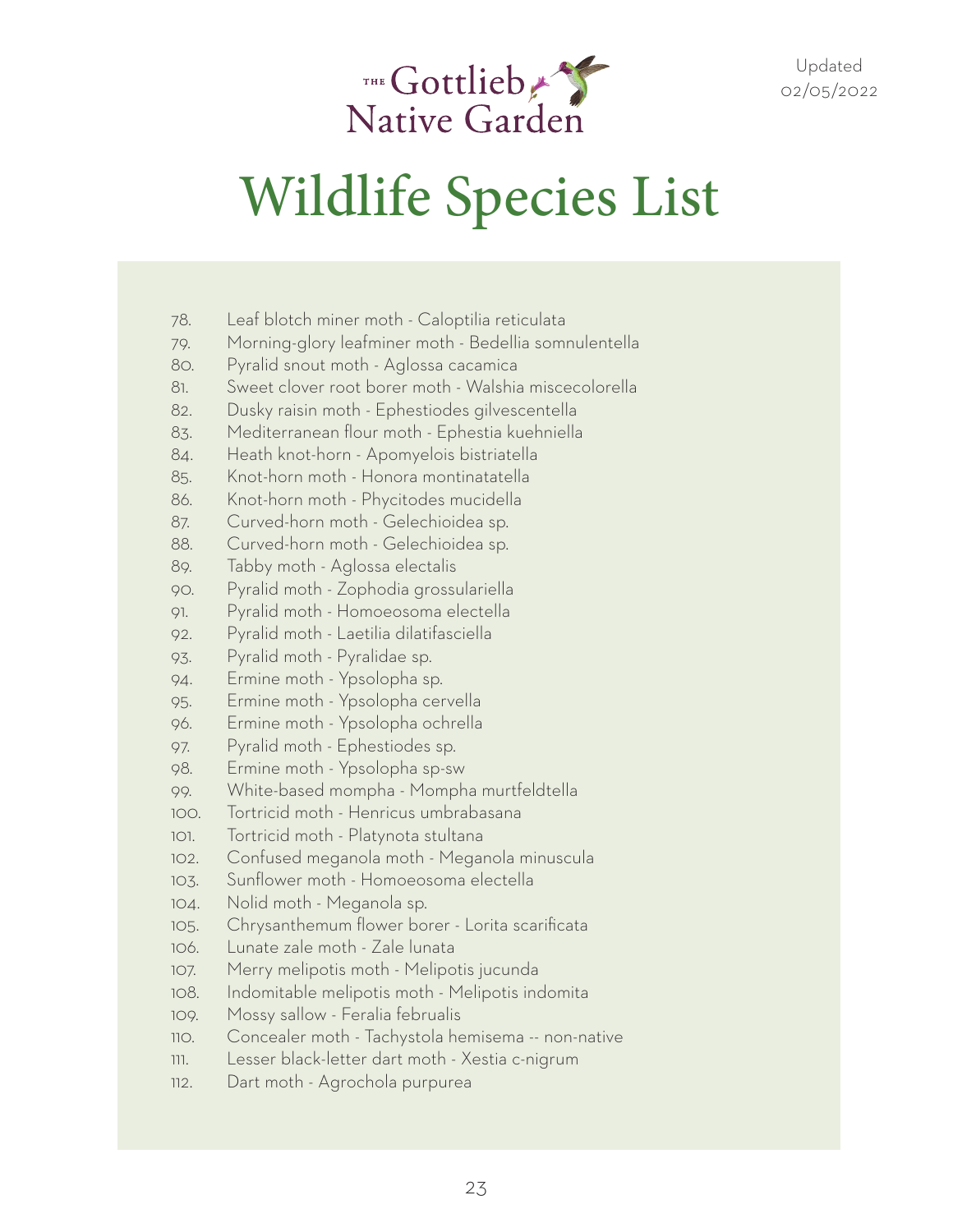

### Wildlife Species List

113. Dart moth - Orthosia pacifica 114. Dart moth - Orthosia behrensiana 115. Dart moth - Caradrina sp. 116. Dart moth - Euxoa recula 117. Dart moth - Euxoa septentrionalis 118. Dart moth - Aseptis perfumosa 119. Dart moth - Nudorthodes variabilis 120. Dart moth - Viridiseptis marina 121. Dart moth - Orthosia erythrolita 122. Dart moth - Perigonica tertia 123. Dart moth - Paraseptis adnixa 124. Dart moth - Protorthodes alfkenii 125. Dart moth - Miodera stigmata 126. Luteus dart - Abagrotis trigona 127. Creaky dart - Hemieuxoa rudens 128. Subterranean dart - Feltia subterranea 129. Dart moth - Parabagrotis exsertistigma 130. Dart moth - Egira hiemalis 131. Ipsilon dart moth - Agrotis ipsilon 132. Omnivorous looper - Sabulodes aegrotata 133. Lesser bean looper - Autoplusia egenoides 134. Alfalfa looper - Autographa californica 135. Bilobed looper moth - Megalographa biloba 136. Triplex cutworm moth - Micrathetis triplex 137. Cutworm moth - Mesogona sp. 138. Girdler moth - Dargida procinctus 139. Variegated cutworm moth - Peridroma saucia 140. Green cutworm moth - Anicla infecta 141. Cabbage looper moth - Trichoplusia ni 142. Rufous quaker - Protorthodes rufula 143. Corn earworm moth - Helicoverpa zea 144. Pygmy leafmining moth - Stigmella sp. 145. Bluegrass webworm moth - Parapediasia teterrellus 146. Creosote moth - Digrammia colorata 147. Inlaid grass-veneer - Crambus pascuella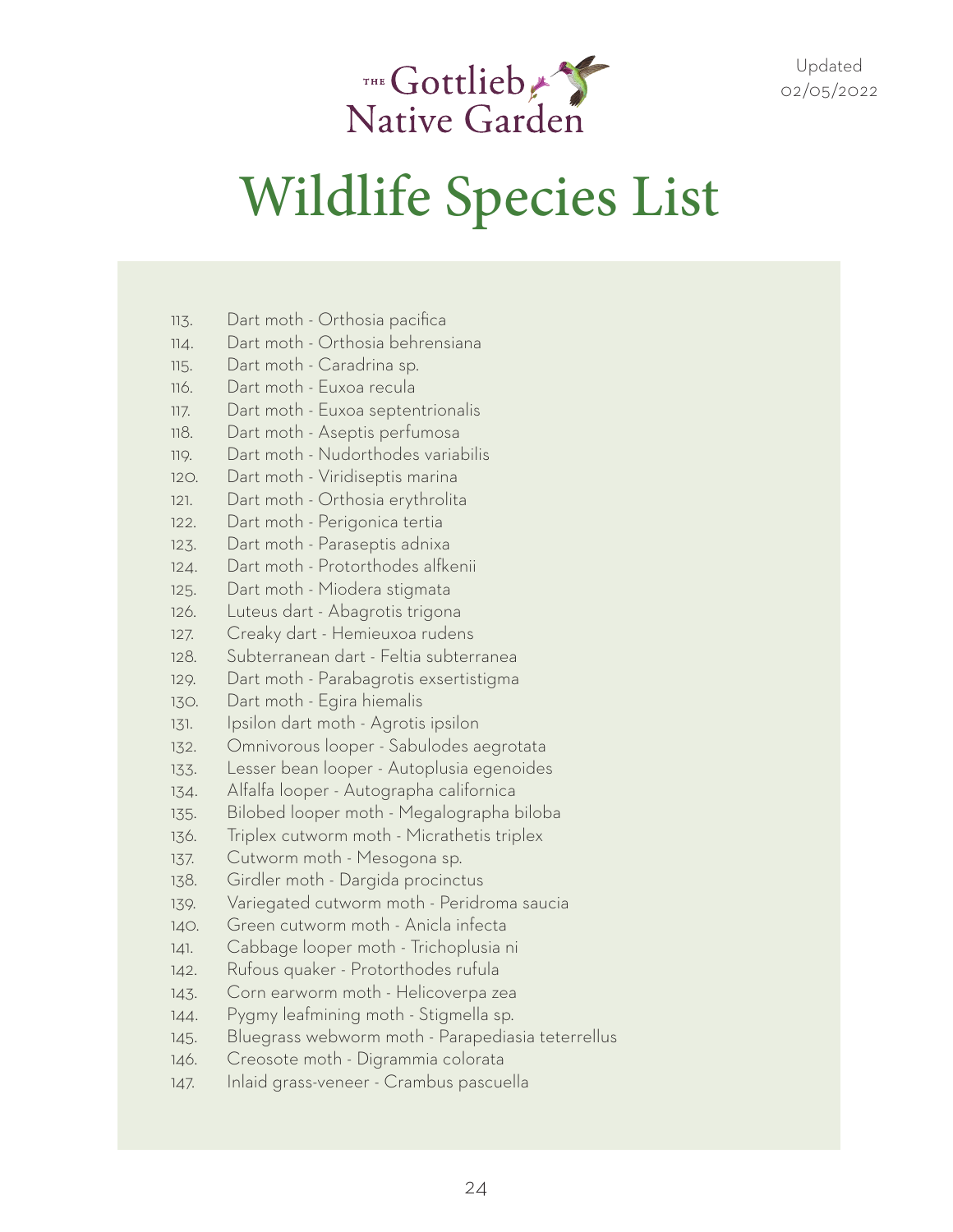

- 148. Case-bearing clothes moth Tinea pellionella
- 149. Case-bearing moth Coleophora nigrostriata
- 150. Casebearing moth Coleophora glaucella
- 151. Brown house moth Hofmannophila pseudospretella
- 152. Bird nest moth Monopis crocicapitella
- 153. Grass tubeworm moth Acrolophus sp.
- 154. Diamondback moth Plutella xylostella
- 155. Garden tortrix Clepsis peritana
- 156. Beet webworm Loxostege munroealis
- 157. Morning-glory plume moth Emmelina monodactyla
- 158. Lantana plume moth Lantanophaga pusillidactylus
- 159. Coyote brush borer plume moth Hellinsia grandis
- 160. Common eupithecia moth Eupithecia miserulata
- 161. Ribbed cocoon-maker moth Bucculatrix sp.
- 162. Scale-feeding snout moth Laetilia coccidivora
- 163. Jalisco petrophila Petrophila jaliscalis
- 164. Tricolored acrobasis moth Acrobasis tricolorella
- 165. Cosmet moth Periploca nigra
- 166. Concealer moth Tachystola hemisema
- 167. Crambid snout moth sp.
- 168. Crambid snout moth Pyrausta napaealis
- 169. Crambid snout moth Pyrausta zonalis
- 170. Crambid snout moth Glaphyriinae sp.
- 171. Everlasting bud moth Eublemma minima
- 172. Lesser appleworm moth Grapholita prunivora
- 173. Cotton tipworm moth Crocidosema plebejana
- 174. Erythrina borer moth Terastia meticulosalis
- 175. Busck's gallmoth Eugnosta busckana
- 176. Ashy pleromelloida moth Pleromelloida cinerea
- 177. Mediterranean flour moth Ephestia kuehniella
- 178. Black witch Ascalapha odorata
- 179. Emerald Dichorda consequaria
- 180. Emerald Nemoria leptalea
- 181. Emerald Dichorda illustraria
- 182. Wavy-lined emerald Synchlora aerata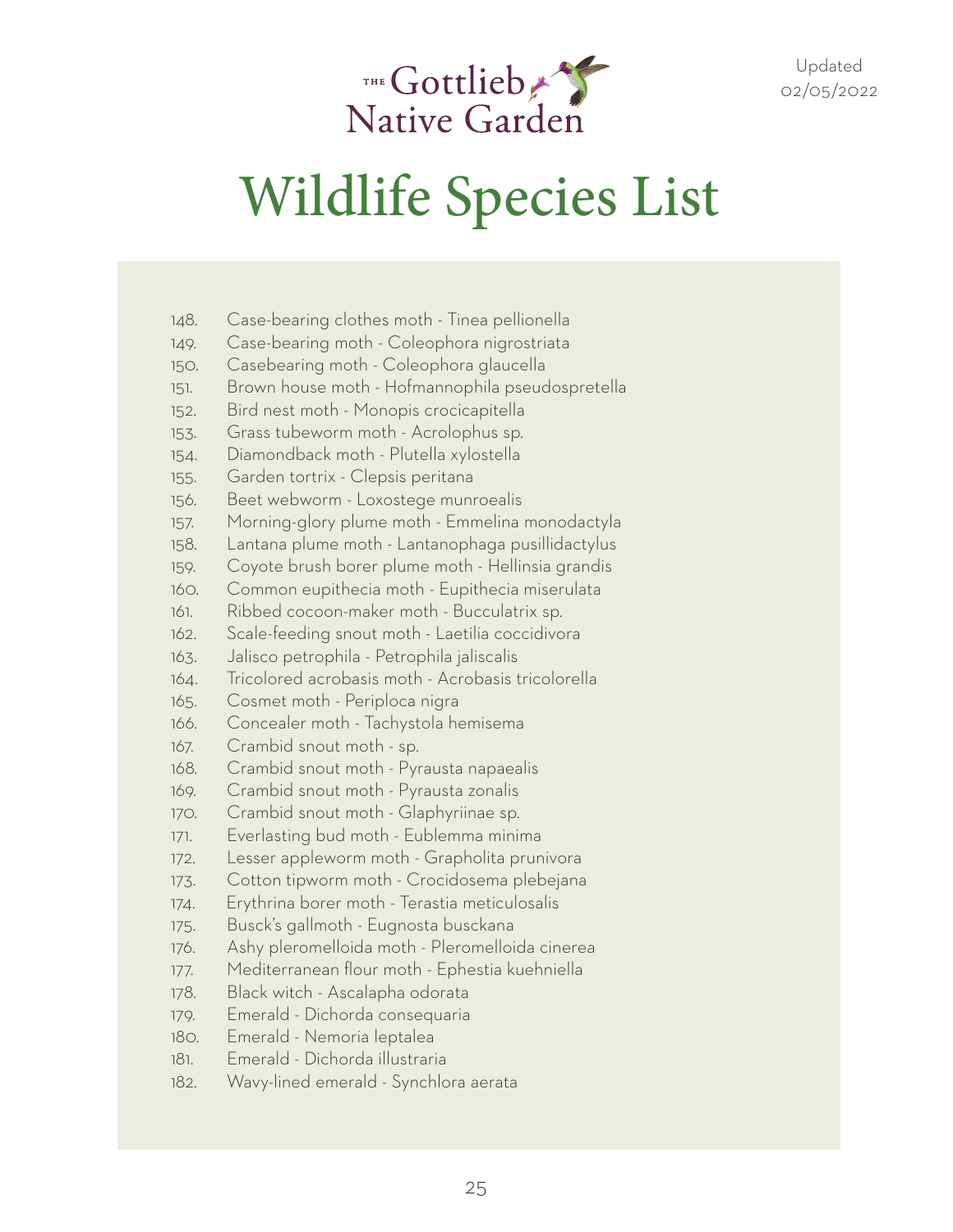

| 183. | Mossy sallow - Feralia februalis                       |
|------|--------------------------------------------------------|
| 184. | Volupial pyrausta moth - Pyrausta volupialis           |
| 185. | Autumnal moth - Epirrita autumnata                     |
| 186. | Beet armyworm moth - Spodoptera exigua                 |
| 187. | Fall armyworm moth - Spodoptera frugiperda             |
| 188. | Army cutworm moth - Euxoa auxiliaris                   |
| 189. | Yellow-striped armyworm moth - Spodoptera ornithogalli |
| 190. | Brown-blotched amydria moth - Amydria effrentella      |
| 191. | Citrus cutworm - Egira curialis                        |
| 192. | Variegated cutworm moth - Peridroma saucia             |
| 193. | Civil rustic moth - Caradrina montana                  |
| 194. | Nutmeg moth - Anarta trifolii                          |
| 195. | Nolid moth - Meganola fuscula                          |
| 196. | Brown woodling moth - Egira perlubens                  |
| 197. | Mountain-mahogany moth - Ethmia discostrigella         |
| 198. | Southern purple mint moth - Pyrausta laticlavia        |
| 199. | Large Batrachedra Moth - Batrachedra enormis           |
| 200. | Owlet moth - sp.                                       |
| 201. | Owlet moth - Drasteria pallescens                      |
| 202. | Owlet moth - Protorthodes melanopis                    |
| 203. | Owlet moth - Xestia mustelina                          |
| 204. | Owlet moth - Behrensia conchiformis                    |
| 205. | Owlet moth - Sympistis ragani                          |
| 206. | Graphic owlet - Drasteria howlandii                    |
| 207. | Scaly-legged pyralids - Arta epicoenalis               |
| 208. | Blastobasid moth - Blastobasis tarda                   |
| 209. | Acorn moth - Blastobasis glandulella                   |
| 210. | White-speck moth - Mythimna unipuncta                  |
| 211. | Pygmy eye-capped moth - Acalyptris lotella             |
| 212. | Pygmy eye-capped moth - Stigmella variella             |
| 213. | Pygmy eye-capped moth - Stigmella sp.                  |
| 214. | Pygmy eye-capped moth - Stigmella longisacca           |
| 215. | Pygmy eye-capped moth - Stigmella braunella            |
| 216. | Pygmy eye-capped moth - Stigmella populetorum          |
| 217. | Four-spotted yellowneck moth - Oegoconia novimundi     |
|      |                                                        |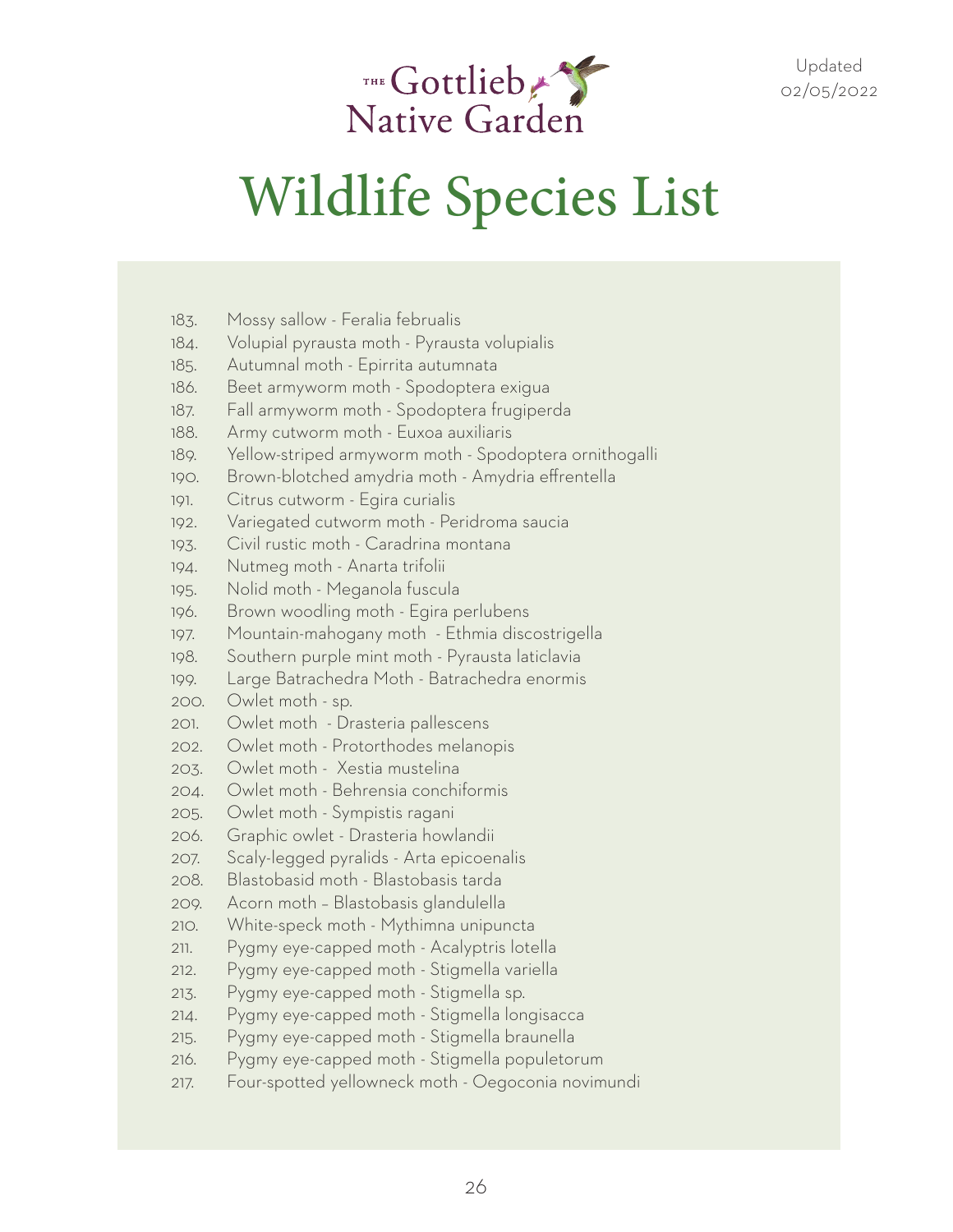

- 218. Sweet clover root borer moth Walshia miscecolorella
- 219. Olethreutine leafroller moth Chimoptesis chrysopyla
- 220. Tortricid leafroller moth Platynota nigrocervina
- 221. Leafroller moth Henricus umbrabasana
- 222. Eggplant leafroller moth Lineodes integra
- 223. Leaf blotch miner Caloptilia ovatiella
- 224. Leaf blotch miner Genus sp.
- 225. Leaf blotch miner Caloptilia sp.
- 226. Citrus leafminer Phyllocnistis citrella
- 227. Coffeeberry midrib gall moth Sorhagenia nimbosus
- 228. Trumpet moth Tischeria ceanothi
- 229. Litter moth Tetanolita palligera
- 230. Clothes moth Opogona omoscopa
- 231. Ribbed cocoon-making moth Bucculatrix quadrigemin
- 232. Western clothes moth Tinea occidentella
- 233. Pug moth Eupithecia nevadata
- 234. Pug moth Eupithecia annulata
- 235. Pug moth Eupithecia acutipennis
- 236. Pug moth Eupithecia subapicata
- 237. Lesser wax moth Achroia grisella
- 238. Greater wax moth Galleria mellonella
- 239. Penitent underwing Catocala piatrix
- 240. Large yellow underwing moth Noctua pronuba non-native
- 241. Sycamore borer Synanthedon resplendens
- 242. Royal poinciana graphic Melipotis acontioides
- 243. Fungus moth Phereoeca sp.
- 244. Fungus moth Homosetia marginimaculella
- 245. Fungus moth sp.
- 246. Fungus moth Tinea irrepta
- 247. Fungus moth Opogona sp.
- 248. Fungus moth Opogona ns (new species) yet un-named
- 249. Cosmet moth Pyroderces sp.
- 250. Wainscot moth Leucania oaxacana
- 251. Four-lined arches -Lacinipolia quadrilineata
- 252. Metalmark moth Choreutis emplecta non-native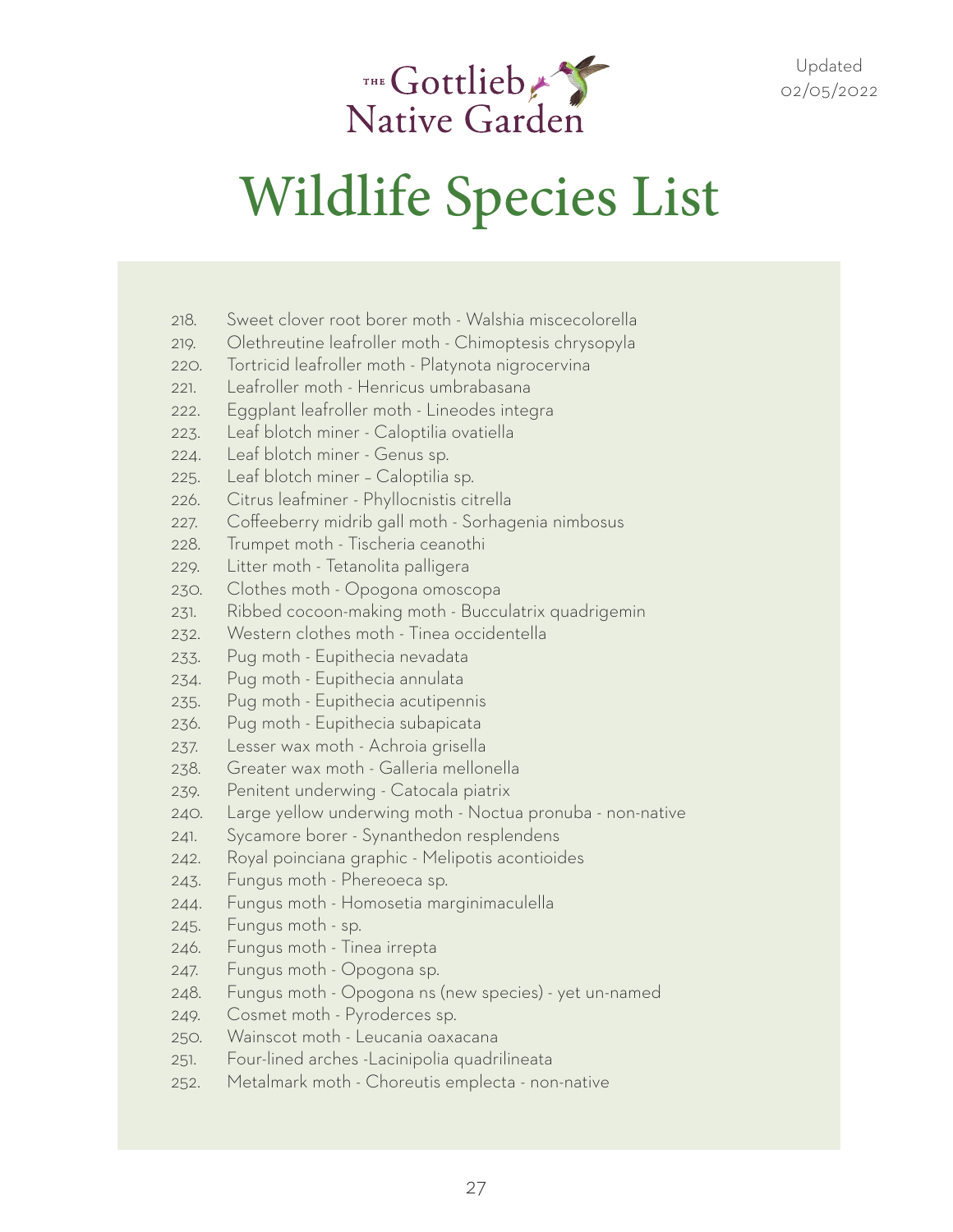

- 253. Checkered White Pontia protodice
- 254. Sara Orangetip Anthocharis sara
- 255. Cabbage White Pieris rapae -- non-native
- 256. Cloudless Sulphur Phoebis sennae
- 257. Orange Sulphur Colias eurytheme
- 258. Mourning Cloak Nymphalis antiopa
- 259. Gulf Fritillary Dione vanillae
- 260. Monarch Danaus plexippus
- 261. Queen Danaus gilippus
- 262. Painted Lady Vanessa cardui
- 263. American Lady Vanessa virginiensis
- 264. Anise Swallowtail Papilio zelicaon
- 265. Pale Swallowtail Papilio eurymedon
- 266. Western Tiger Swallowtail Papilio rutulus
- 267. Western Giant Swallowtail Papilio rumiko
- 268. Common Buckeye Junonia coenia
- 269. California Sister Adelpha californica
- 270. Red Admiral Vanessa atalanta
- 271. Mournful Duskywing Erynnis tristis
- 272. Funereal Duskywing Erynnis funeralis
- 273. Fiery Skipper Hylephila phyleus
- 274. Umber Skipper Lon melane
- 275. Eufala Skipper Lerodea eufala
- 276. Northern White-Skipper Heliopetes ericetorum
- 277. Fatal Metalmark Calephelis nemesis
- 278. Acmon Blue Icaricia acmon
- 279. Marine Blue Leptotes marina
- 280. Western Pygmy-Blue Brephidium exilis
- 281. Gray Hairstreak Strymon melinus

#### Fleas

1. Ground squirrel flea - Oropsylla montana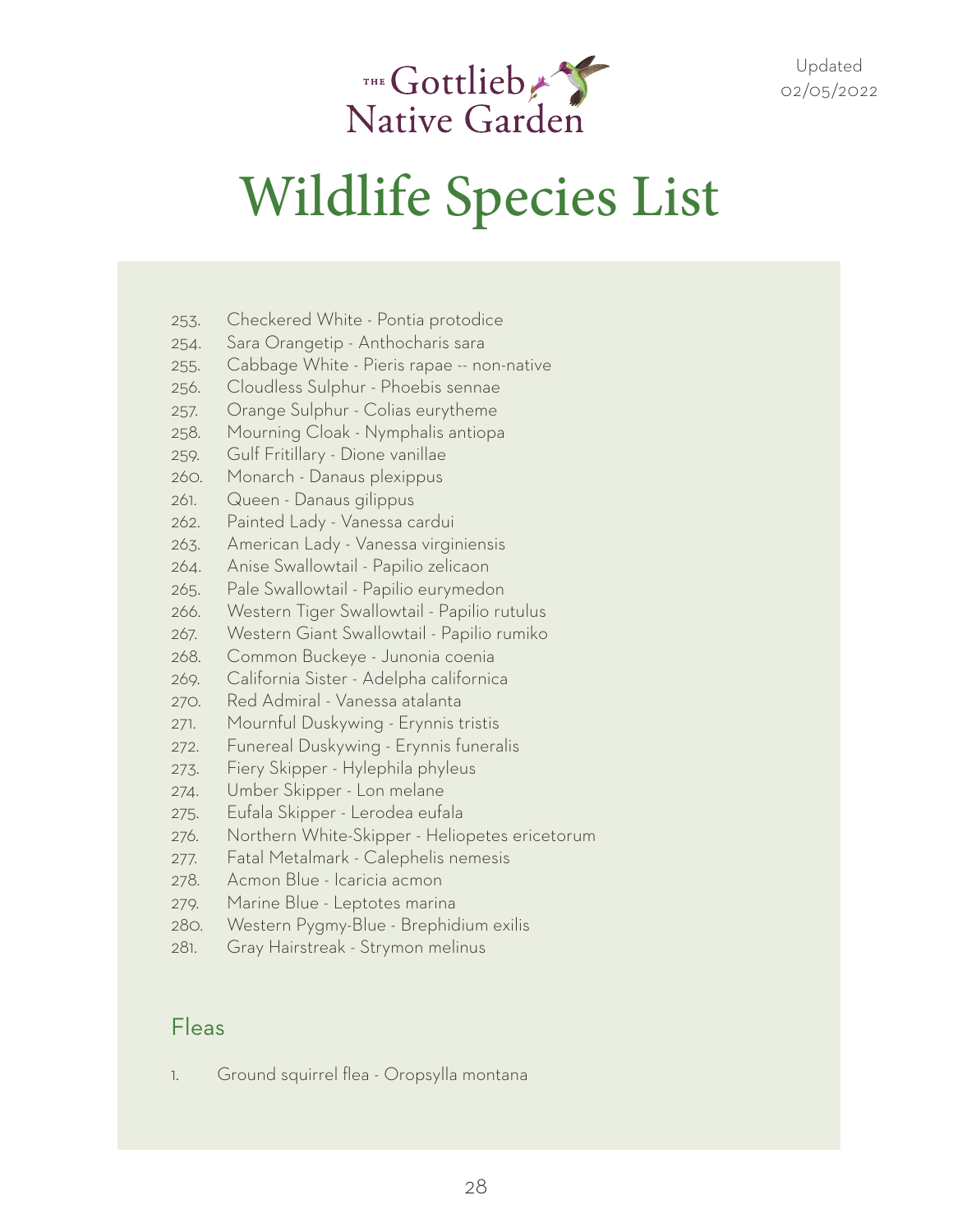

#### Flies

- 1. Mexican cactus fly Copestylum mexicanum
- 2. Longhorn cactus fly Odontoloxozus longicornis
- 3. Four-spotted aphid fly Dioprosopa clavata
- 4. Acalyptrate fly Chamaemyiidae sp.
- 5. Stiletto fliy Therevidae sp.
- 6. Freeloader fly sp.
- 7. Grass fly Thaumatomyia glabra
- 8. Heleomyzid Fly Trixoscelis albibasis
- 9. Scuttle fly Phoridae
- 10. Lauxaniid fly Sapromyza sp.
- 11. Black-winged bee fly sp.
- 12. Bee fly geron sp.
- 13. Bee fly Villa lateralis
- 14. Bee fly Anthracinae sp.
- 15. Bee Fly Paravilla californica
- 16. Bee fly Dipalta serpentina
- 17. Aphid fly Leucopis sp.
- 18. Banded bee fly Villa miscella
- 19. Moth fly Clogmia albipunctata
- 20. Moth fly Psychoda alternata
- 21. Bathroom moth fly Clogmia albipunctata
- 22. Drone fly eristalis sp.
- 23. Yellow-spotted bromeliad fly Copestylum avidum
- 24. Haag's bromeliad Fly Copestylum haagii
- 25. Longlegged fly Condylostylus longicornis
- 26. Longlegged fly Tachytrechus sp.
- 27. Bottle fly Phaenicia sp.
- 28. Common European Greenbottle Fly Lucilia sericata
- 29. Bristle fly Deopalpus hirsutus
- 30. Bristle fly Phasiini sp.
- 31. Bristle fly sp.
- 32. Bristle fly Exorista sp.
- 33. Bristle fly Paradidyma sp.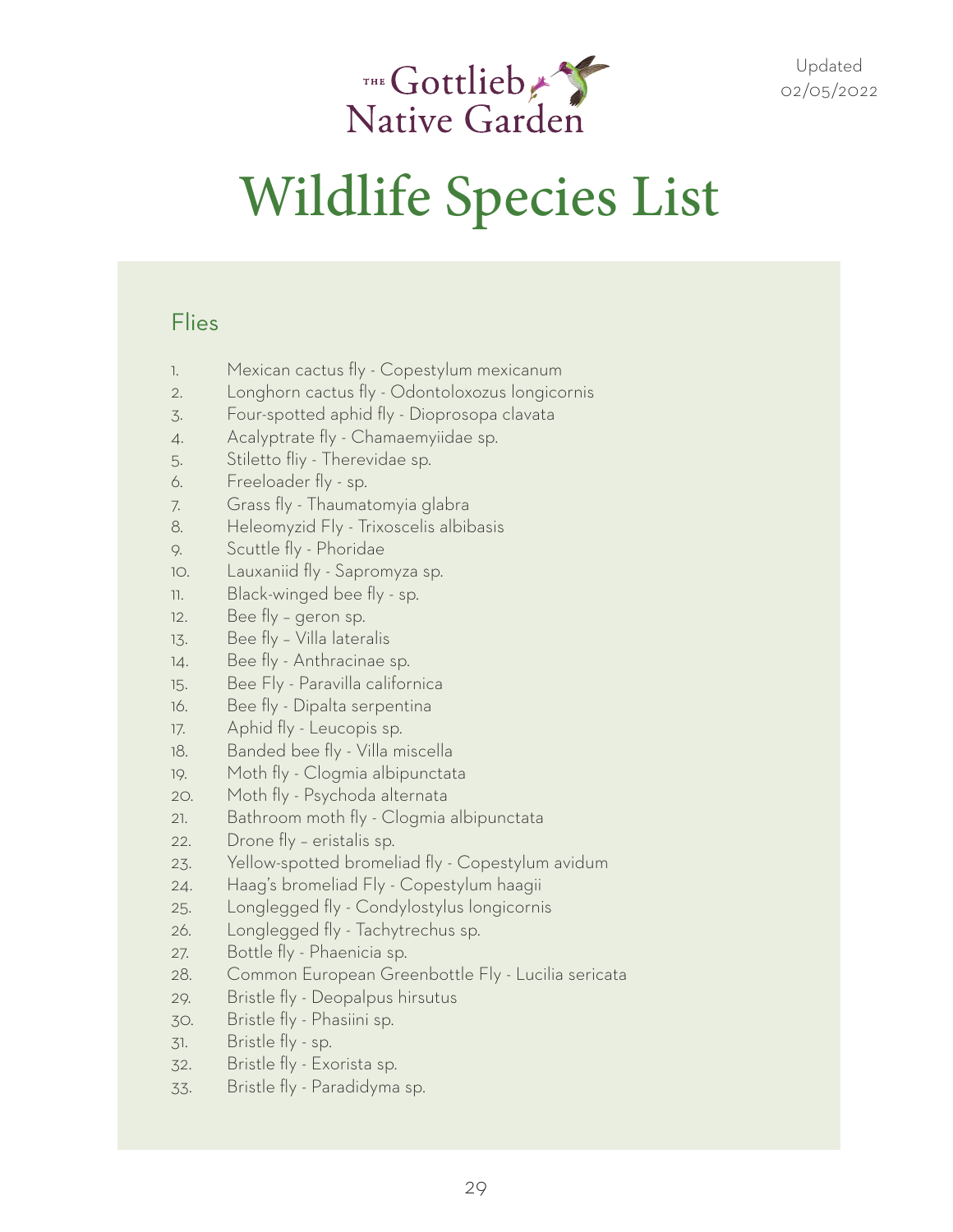

- 34. Lance fly Silba fumosa
- 35. Lance fly Lonchaea sp.
- 36. Parasitic fly Clausicella sp.
- 37. Parasitic fly Clausicella setigera
- 38. Tachinid fly Archytas sp.
- 39. Tachinid fly Leskiini sp.
- 40. Hover fly Sphaerophoria sp.
- 41. Large-tailed Aphideater Eupeodes volucris
- 42. Hover fly Syritta pipiens -non-native
- 43. Hover fly -Nausigaster unimaculata
- 44. Western aphideater Eupeodes fumipennis
- 45. Spotted-winged drosophila Drosophila suzukii
- 46. Margined calligrapher Toxomerus marginatus
- 47. Oblique streaktail Allograpta obliqua
- 48. Exotic streaktail Allograpta exotica
- 49. Black-backed grass skimmer Paragus haemorrhous
- 50. Window fly Scenopinidae sp.
- 51. Lesser house fly Fannia canicularis
- 52. House fly Coenosia tigrina
- 53. Window gnat Sylvicola fenestralis
- 54. Woodpecker fly Medetera sp.
- 55. Lesser dung fly sp.
- 56. Syrphid fly Dioprosopa clavata
- 57. Syrphid fly Eristalis stipulator
- 58. Syrphid fly Copestylum haagii
- 59. Stripe-eyed lagoon fly Eristalinus taeniops -- non-native
- 60. Biting midge Forcipomyia
- 61. Biting midge Ceratopogonidae
- 62. Biting midge Ceratopogonidae
- 63. Biting midge Culicoides sp.
- 64. Biting midge Ceratopogoninae
- 65. Black fly Simulium sp.
- 66. Striped black fly Simulium vittatum
- 67. Non-biting midges Chironomus group
- 68. Non-biting midge Cricotopus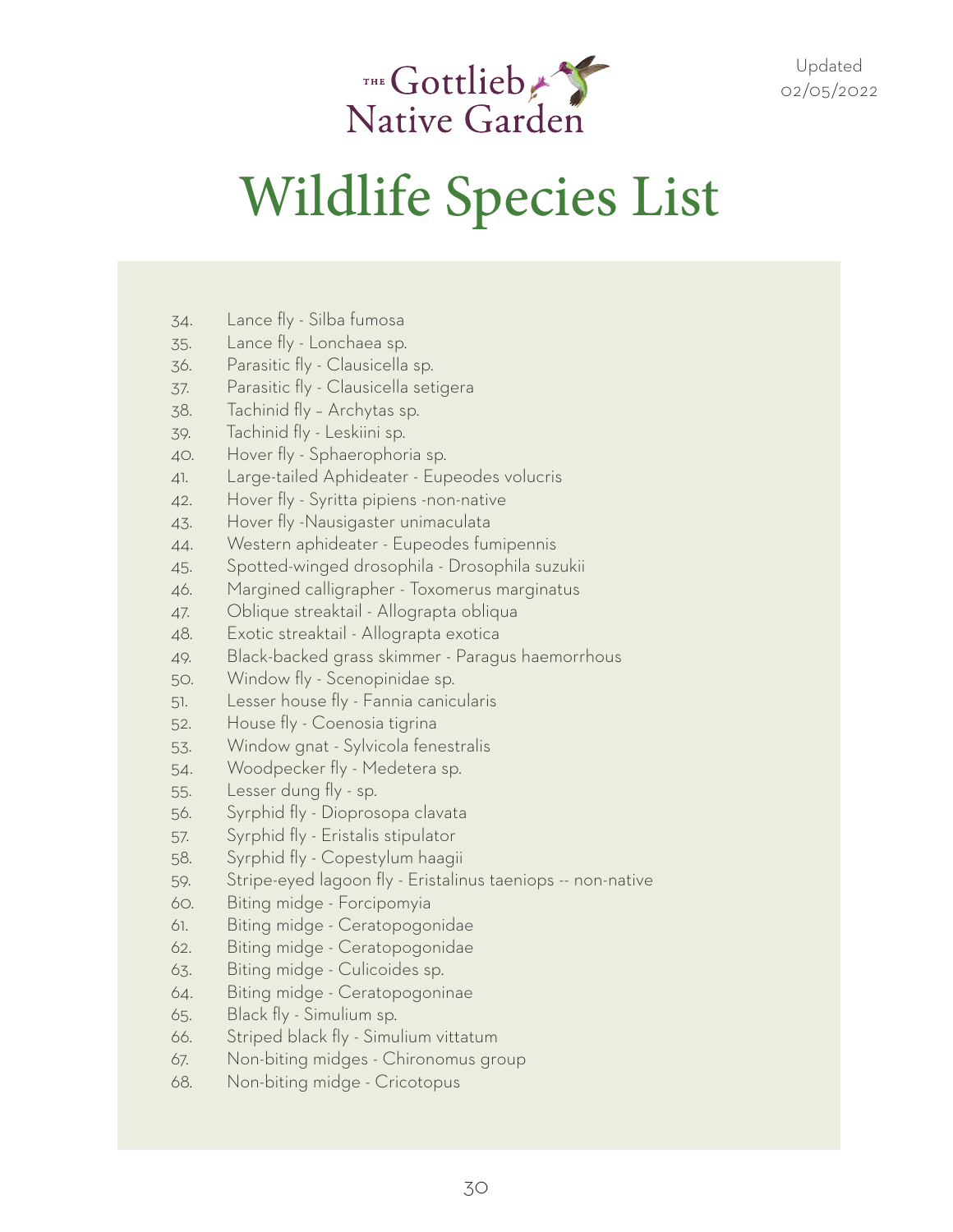

- 69. Non-biting midge Orthocladiinae
- 70. Non-biting midge Chironomidae
- 71. Non-biting midge Chironomidae
- 72. Non-biting midge Chironomidae
- 73. Non-biting midge Cricotopus sp.
- 74. Non-biting midge Cricotopus sp..
- 75. Non-biting midge Orthocladiinae
- 76. Non-biting midge Chironomini sp.
- 77. Gall midge Cecidomyiidi sp.
- 78. Gall midge Cecidomyiidae
- 79. Gall midge Cecidomyiinae
- 80. Gall midge Sciaroidea
- 81. Gall midge Karshomyia
- 82. Gall midge Cecidomyiidi
- 83. Leaf-miner fly Calycomyza sp.
- 84. Leaf-miner fly Melanagromyza sp
- 85. Snipe fly Rhagionidae
- 86. Saw fly Diprionidae sp.
- 87. Fruit fly Trupanea wheeleri
- 88. Fruit fly Dioxyna picciola
- 89. Fruit fly Trupanea vicina
- 90. Vinegar fly Drosophila repleta
- 91. Vinegar fly Drosophilinae sp.
- 92. Phantom midge Chaoborus subgenus Sayomyia
- 93. Spotted-winged drosophila Drosophila suzukii
- 94. Frit fly Chloropidae sp.
- 95. Frit fly Oscinellinae sp.
- 96. Tiger fly Coenosia so
- 97. Tiger fly Coenosia sp.
- 98. Muscoid fly Fannia sp.
- 99. Muscoidea sp.
- 100. Humpbacked fly Phoridae
- 101. Dark-winged fungus gnat sp.
- 102. Dark-winged fungus gnat sp.
- 103. Dark-winged fungus gnat Sciaridae sp.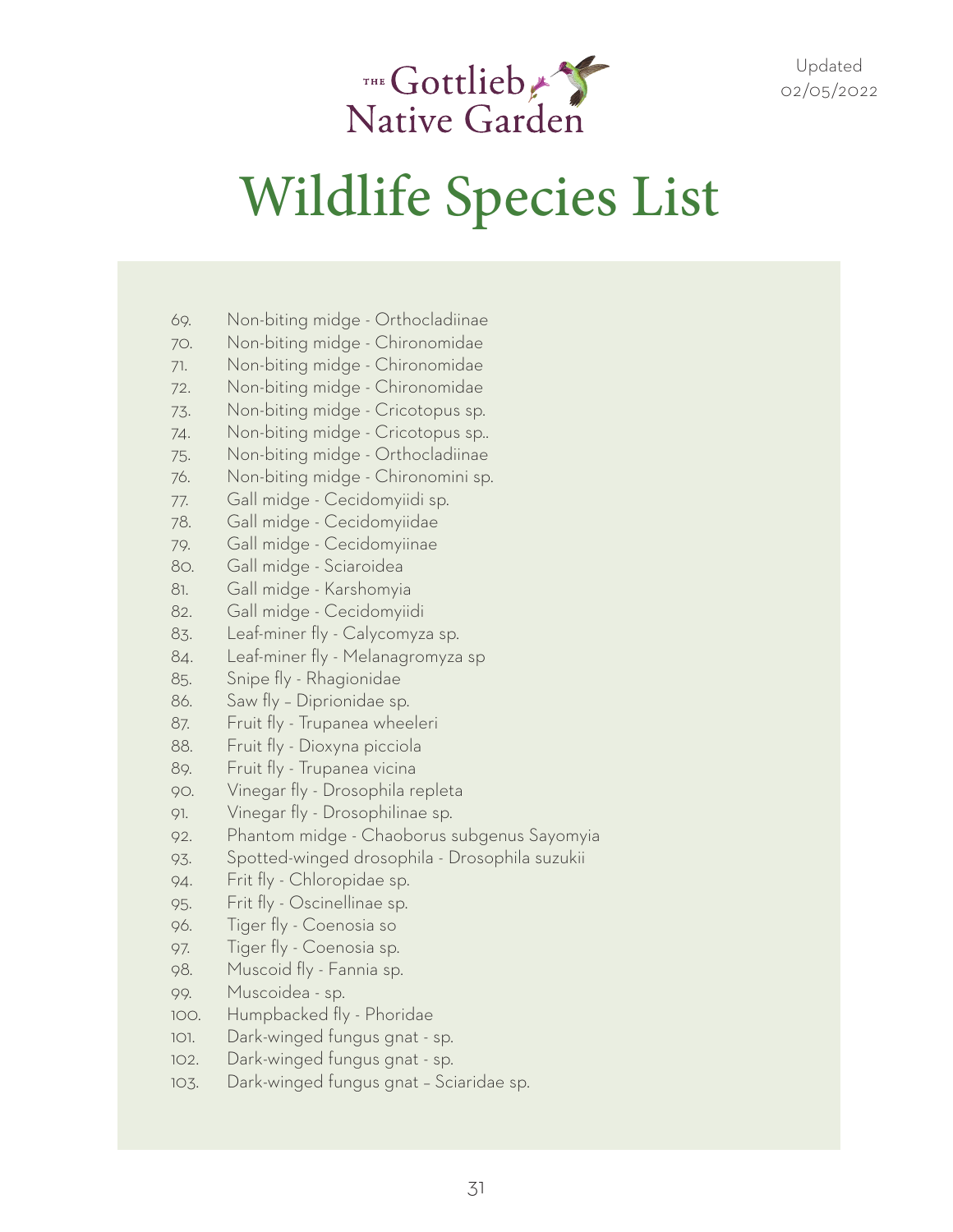

### Wildlife Species List

- 104. Root-maggot fly Anthomyia ochripes
- 105. Root-maggot fly Eutrichota sp.
- 106. Root-maggot fly Eutrichota sp.
- 107. Root-maggot fly Affinis section
- 108. Root-maggot fly sp.
- 109. Root-maggot fly Eustalomyia sp.
- 110. Root-maggot fly Anthomyia sp.
- 111. Sunflower seed maggot fly Neotephritis finalis
- 112. Fungus gnat Mycomyinae sp.
- 113. Giant crane fly Tipula sp.
- 114. Tiger crane fly Nephrotoma wulpiana
- 115. European crane fly Tipula paludosa non-native
- 116. Crane fly Geranomyia sp.
- 117. Limnophila crane fly Limnophila sp.
- 118. Yellow-spotted bromeliad fly Copestylum avidum
- 119. Mosquito culex sp.
- 120. Winter marsh mosquito Culiseta inornata
- 121. Yellow fever mosquito Aedes aegypti non-native
- 122. Western encephalitis mosquito Culex tarsalis
- 123. Cold weather mosquito Culiseta incidens
- 124. March fly Bibiodes sp.
- 125. African fig fly Zaprionus indianus non-native
- 126. Boatman fly Pogonortalis doclea -- non-native
- 127. Flesh fly Sarcophaga sp.
- 128. Robber fly Leptogastrinae
- 129. Bumble bee robber fly Mallophora fautrix

#### Scorpions

1. California common scorpion - Paruroctonus silvestrii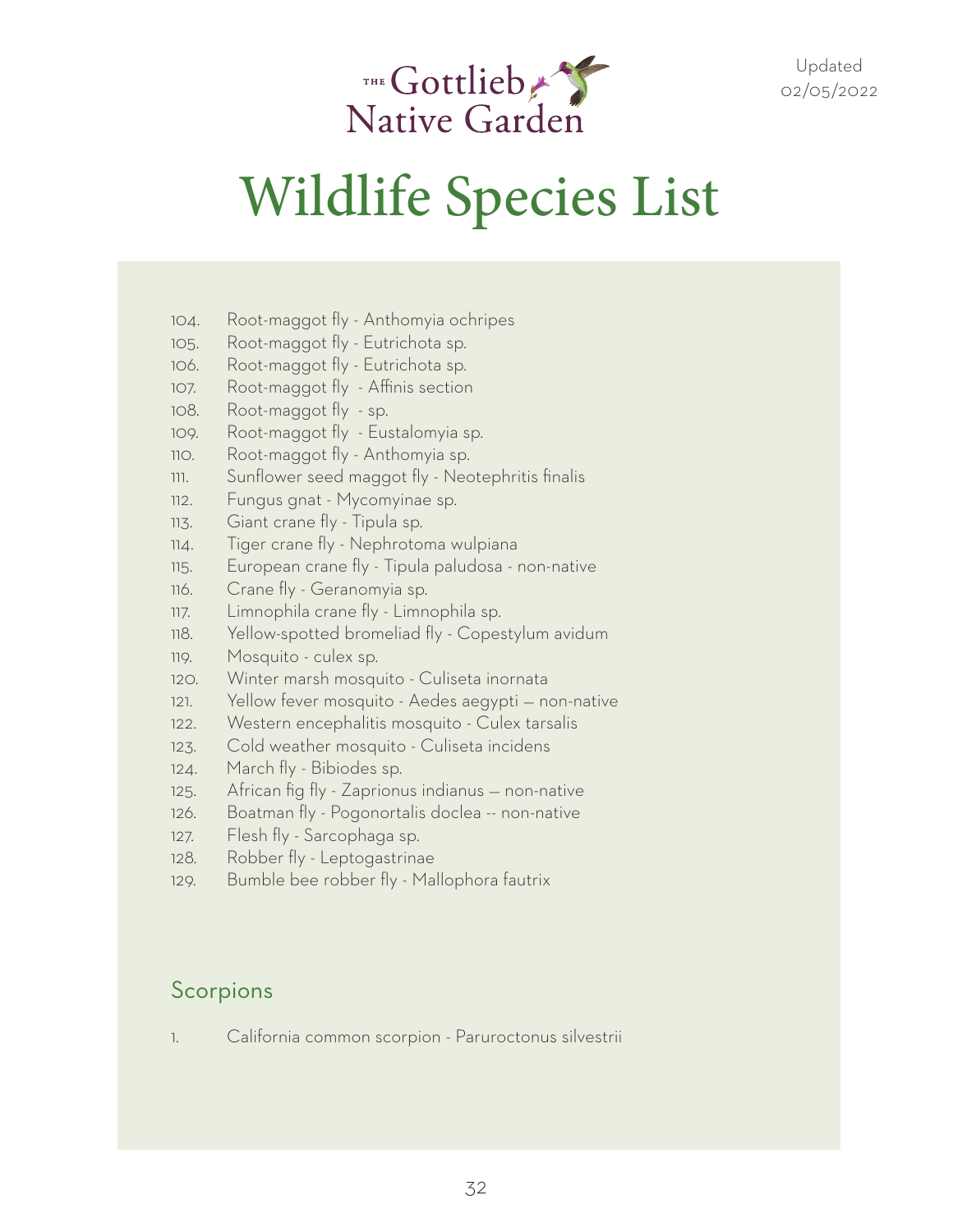

#### Spiders

- 1. Long-bodied cellar spider Pholcus phalangioides
- 2. Pirate spider Mimetus eutypus
- 3. Northern yellow sac spider Cheiracanthium mildei
- 4. Conical trashline orbweaver Cyclosa conica
- 5. Humped trashline orbweaver Cyclosa turbinata
- 6. Orb weaver Metepeira crassipes
- 7. Orb weaver Metepeira sp.
- 8. Fence long-legged cobweaver Theridion murarium
- 9. Cobweb spider heridion submissum
- 10. Cobweb spider sp.
- 11. Butterfly orbweaver Araneus pegnia
- 12. Labyrinth orb-weaver Metepeira arizonica
- 13. Grass orb-web spider Larinia directa
- 14. California orbweaver Araneus montereyensis
- 15. Western spotted orbweaver Neoscona oaxacensis
- 16. Spotted orbweaver Neoscona crucifera
- 17. Orbweaver Eriophora edax
- 18. Orbweaver Metepeira spinipes
- 19. Roundshouldered orbweaver Araneus
- 20. Jeweled araneus Araneus gemma
- 21. Banded garden spider Argiope rifasciata
- 22. Wolf spider Schizocosa mccooki
- 23. Flower spider Misumenops sp.
- 24. Whitebanded crab spider Misumenoides formosipes
- 25. Northern crab spider Mecaphesa asperata
- 26. Bark crab spider Bassaniana utahensis
- 27. Running crab spider Philodromus rufus
- 28. Running crab spider Philodromidae
- 29. Crab spider Mecaphesa californica
- 30. Green lynx spider Peucetia viridans
- 31. Bark lynx spider Hamataliwa grisea
- 32. Oak jumping spider Metaphidippus manni
- 33. Jumping spider Salticidae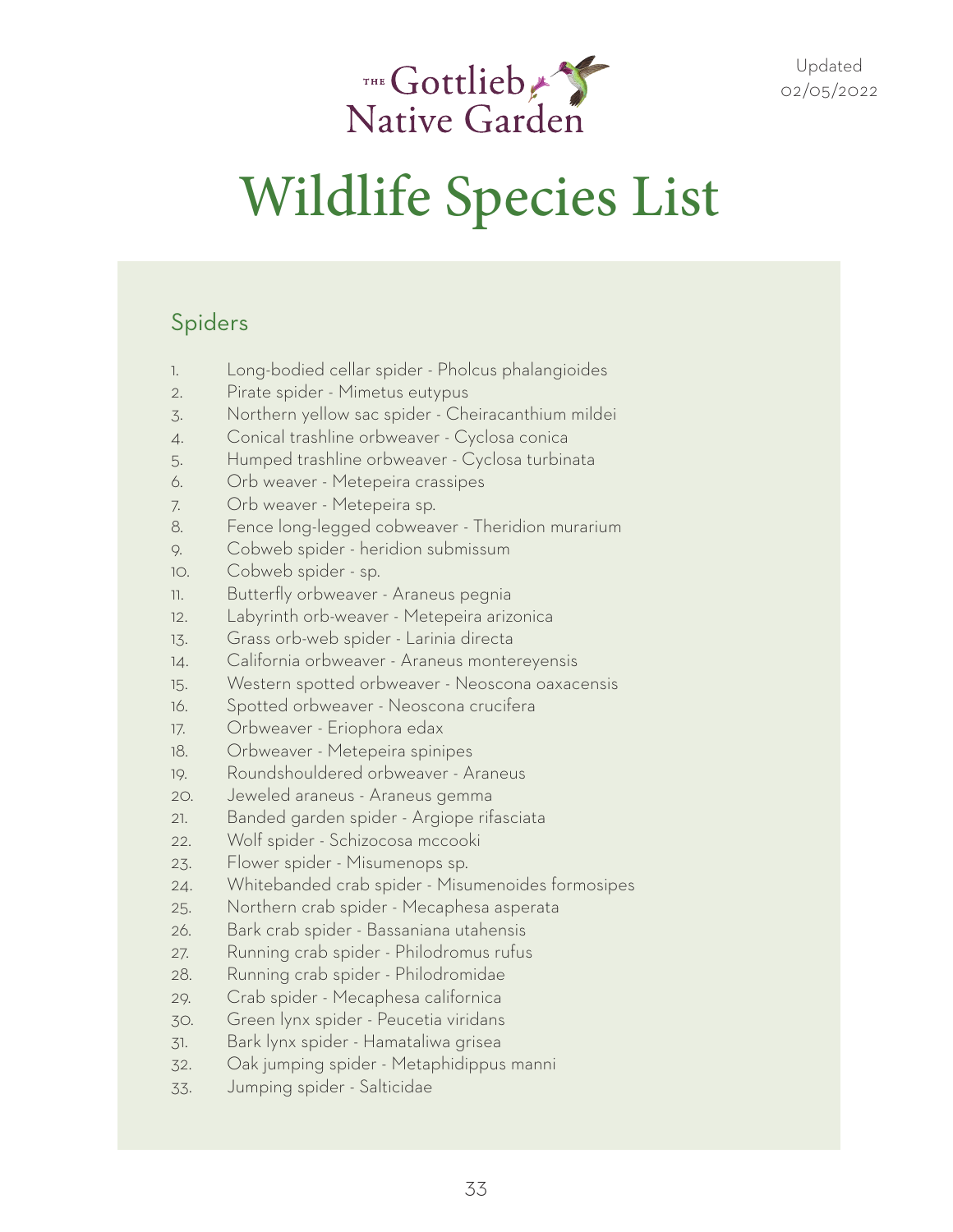

- 34. Jumping spider Phidippus californicus
- 35. Jumping spider Mexigonas morosus
- 36. Minute jumping spider Talavera minuta
- 37. Jumping spider Colonus hesperus
- 38. Jumping spider Phidippus adumbratus
- 39. Jumping spider Dendryphantina sp.
- 40. Paradise spider Habronattus pyrrithrix
- 41. Johnson's jumping spider Phidippus johnsoni
- 42. Buttonhook leaf-beetle jumping spider Sassacus vitis
- 43. Bold jumper Phidippus audax
- 44. Ghost spider Hibana incursa
- 45. Meshweaver Cybaeidae
- 46. Funnel weaver sp.
- 47. Funnel weaver Western Ageleninae
- 48. Hackledmesh weaver Callobius sp.
- 49. Corner funnel weaver Hololena curta
- 50. Grass spider Agelenopsis sp.
- 51. Longjawed orbweaver Tetragnatha extensa
- 52. Long-jawed orbweaver- -Metellina mimetoides
- 53. Versicolor long-jawed orbweaver Tetragnatha versicolor
- 54. Bull-headed sac spider Trachelas pacificus
- 55. Octopus spider Tmarus sp.
- 56. Sac spider Clubionidae
- 57. Ant-mimic sac spider Castianeira athena
- 58. Long-legged sac spider Cheiracanthium sp.
- 59. Agrarian sac spider Cheiracanthium inclusum
- 60. Common house combfoot Theridion melanurum
- 61. Triangulate combfoot Steatoda triangulosa
- 62. Western black widow Latrodectus hesperus
- 63. Brown widow sp. -- non-native
- 64. Noble false widow Steatoda nobilis
- 65. False black widow Steatoda grossa
- 66. House spider Achearanea tepediorum
- 67. Woodlouse spider Dysdera crocata
- 68. Mouse spider Scotophaeus blackwalli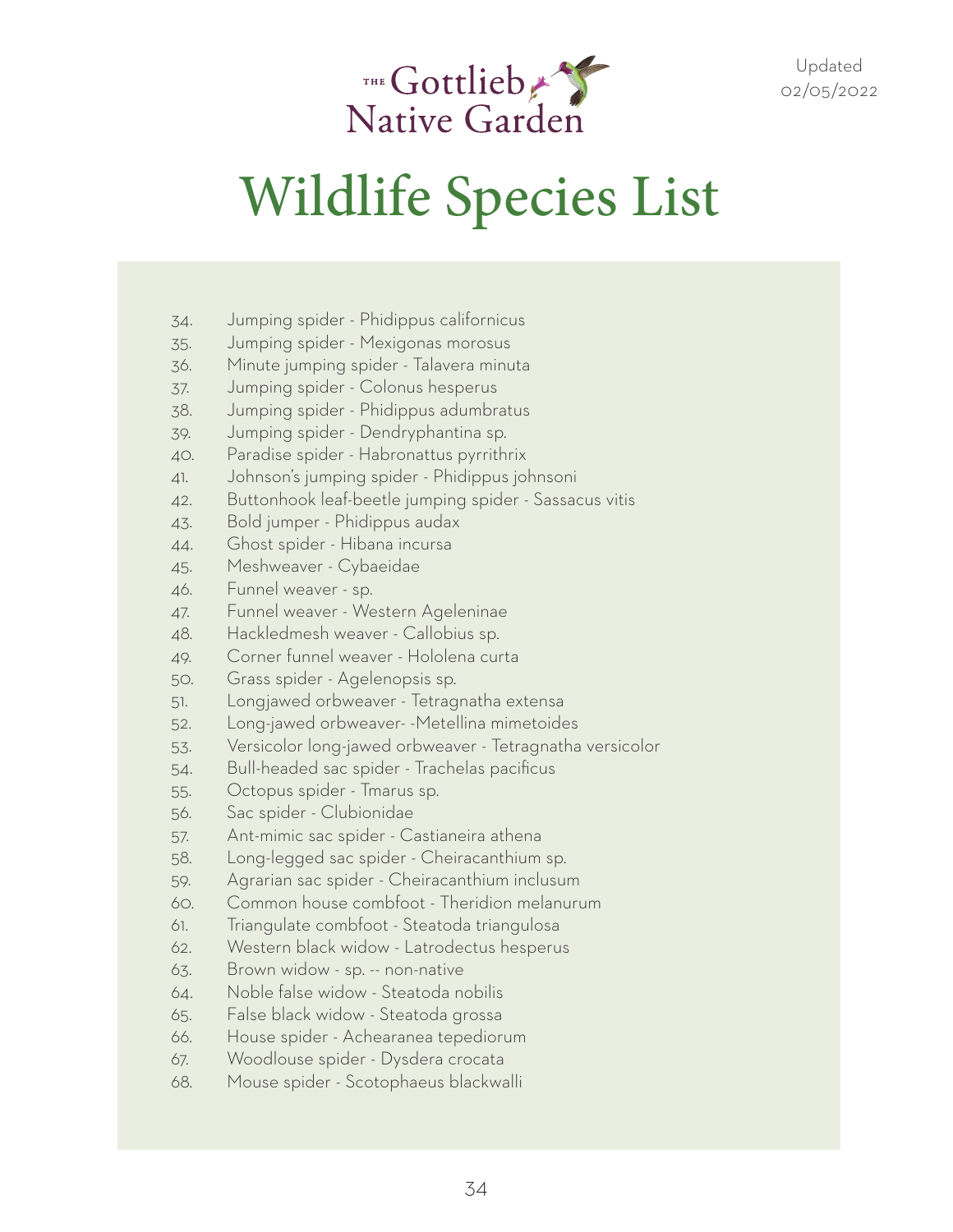

#### Mites and Ticks

- 1. Feather mite Proctophyllodes huitzilopochtlii
- 2. Spider mite Balaustium sp.
- 3. Phoretic mite Poecilochirus carabi
- 4. Phoretic bee mite sp.
- 5. Mule fat blister mite Aceria baccharices
- 6. California black walnut pouch gall mite Aceria brachytarsa
- 7. Mite Prostigmata sp.
- 8. Beetle mite Hydrozetes sp.
- 9. Beetle mite Oribatida sp.
- 10. Beetle mite Oribatida sp.
- 11. Beetle mite Oribatida sp.
- 12. Sidewalk mite Balaustium sp.
- 13. Trombidiform mite Prostigs sp.
- 14. Whirligig mite Anystis sp.
- 15. Prostig Rhagidiidae
- 16. Prostig Rhagidiidae
- 17. Pacific coast tick Dermacentor occidentalis
- 18. Western black-legged tick Ixodes pacificus

#### Centipedes, Millipedes and Symphylans

- 1. House centipede Scutigera coleoptrata non-native
- 2. Stone centipede Lithobiidae
- 3. Stone centipede Gosibius monicus
- 4. Western fire centipede Scolopocryptops gracilis
- 5. Soil centipede Schendyla nemorensis
- 6. Soil centipede Geophilomorpha
- 7. Soil centipede Nyctunguis glendorus
- 8. Greenhouse millipede Oxidus gracilis -- non-native
- 9. Large common millipede Hiltonius sp.
- 10. Flat-backed millipede Nearctodesmidae